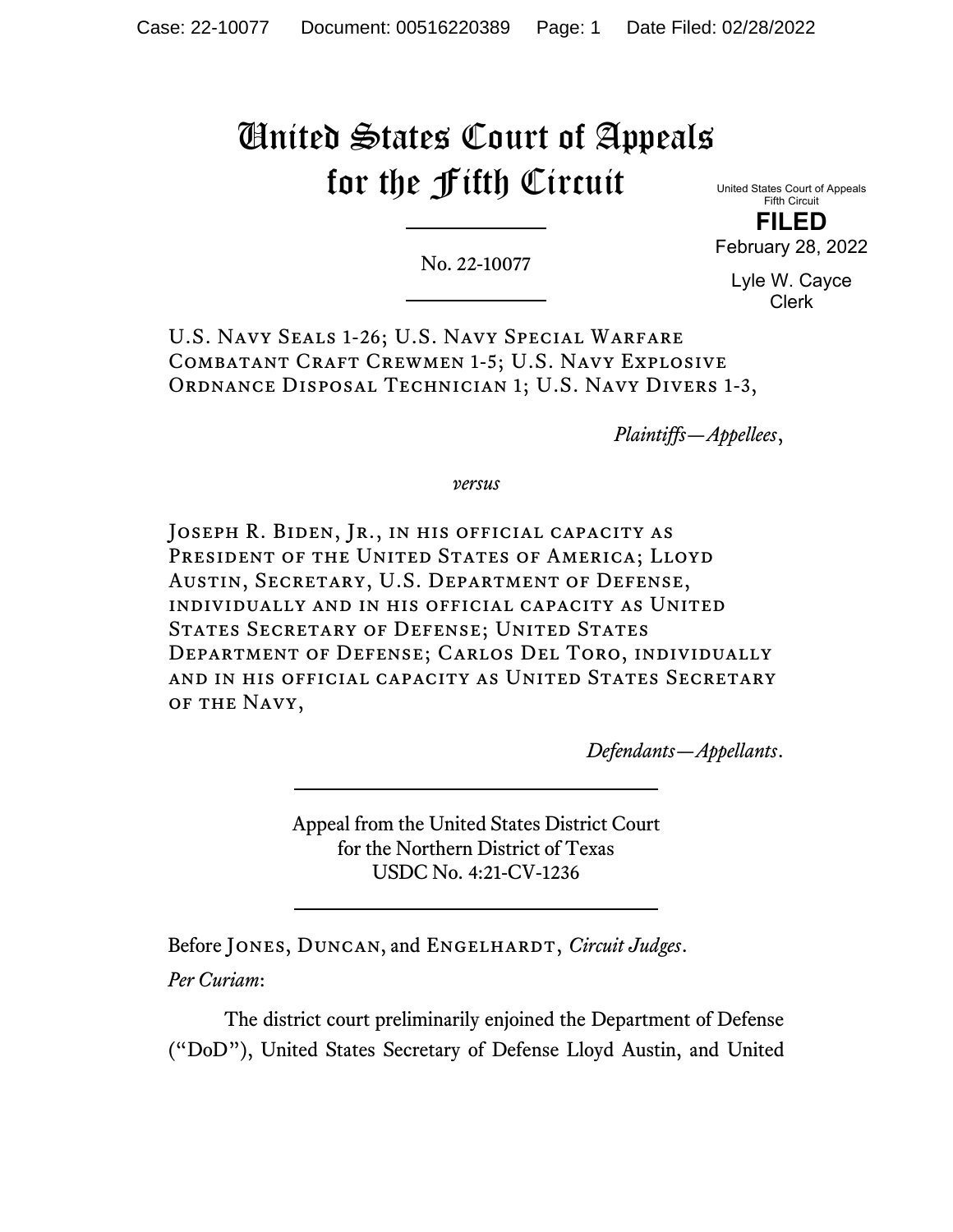States Secretary of the Navy Carlos Del Toro from enforcing certain COVID-19 vaccination requirements against 35 Navy special warfare personnel and prohibited any adverse actions based on their religious accommodation requests. [1](#page-1-0) It later declined to stay the injunction. Defendants now seek a partial stay pending appeal insofar as the injunction precludes them from considering Plaintiffs' vaccination statuses "in making deployment, assignment and other operational decisions." The Navy has granted hundreds of medical exemptions from vaccination requirements, allowing those service members to seek medical waivers and become deployable. But it has not accommodated *any* religious objection to *any* vaccine in seven years, preventing those seeking such accommodations from even being considered for medical waivers. We DENY Defendants' motion.

## **I. Background**

# **A.**

President Biden "direct[ed] the [DoD] to look into how and when they [would] add COVID-19 vaccination to the list of required vaccinations for members of the military." Thereafter, the DoD and the Navy issued a serious of orders and directives implementing mandatory COVID-19 vaccine requirements.

Pertinent to this case, Secretary Del Toro issued "ALNAV 062/21," which ordered all "active duty Service Members . . . to be fully vaccinated within 90 days" and "all Reserve Component Service Members . . . to be fully vaccinated within 120 days." Secretary Del Toro's order "exempted

<span id="page-1-0"></span><sup>&</sup>lt;sup>1</sup> At least two other district courts have recently enjoined the same, or similar, polices with respect to other service members. *See Air Force Officer v. Austin*, F. Supp. 3d \_\_\_\_, No. 5:22-cv-00009-TES, 2022 WL 468799 (M.D. Ga. Feb. 15, 2022); *Seal v. Biden*, No. 8:21-cv-2429-sdm-tgw, 2022 WL 520829 (M.D. Fla. Feb. 18, 2022). Two other courts found similar challenges non-justiciable. *See Church v. Biden*, No. 21-2815 (CKK), 2021 WL 5179215 (D.D.C. Nov. 8, 2021); *Robert v. Austin*, No. 21-cv-02228-RM-STV, 2022 WL 103374 (D. Colo. Jan. 11, 2022).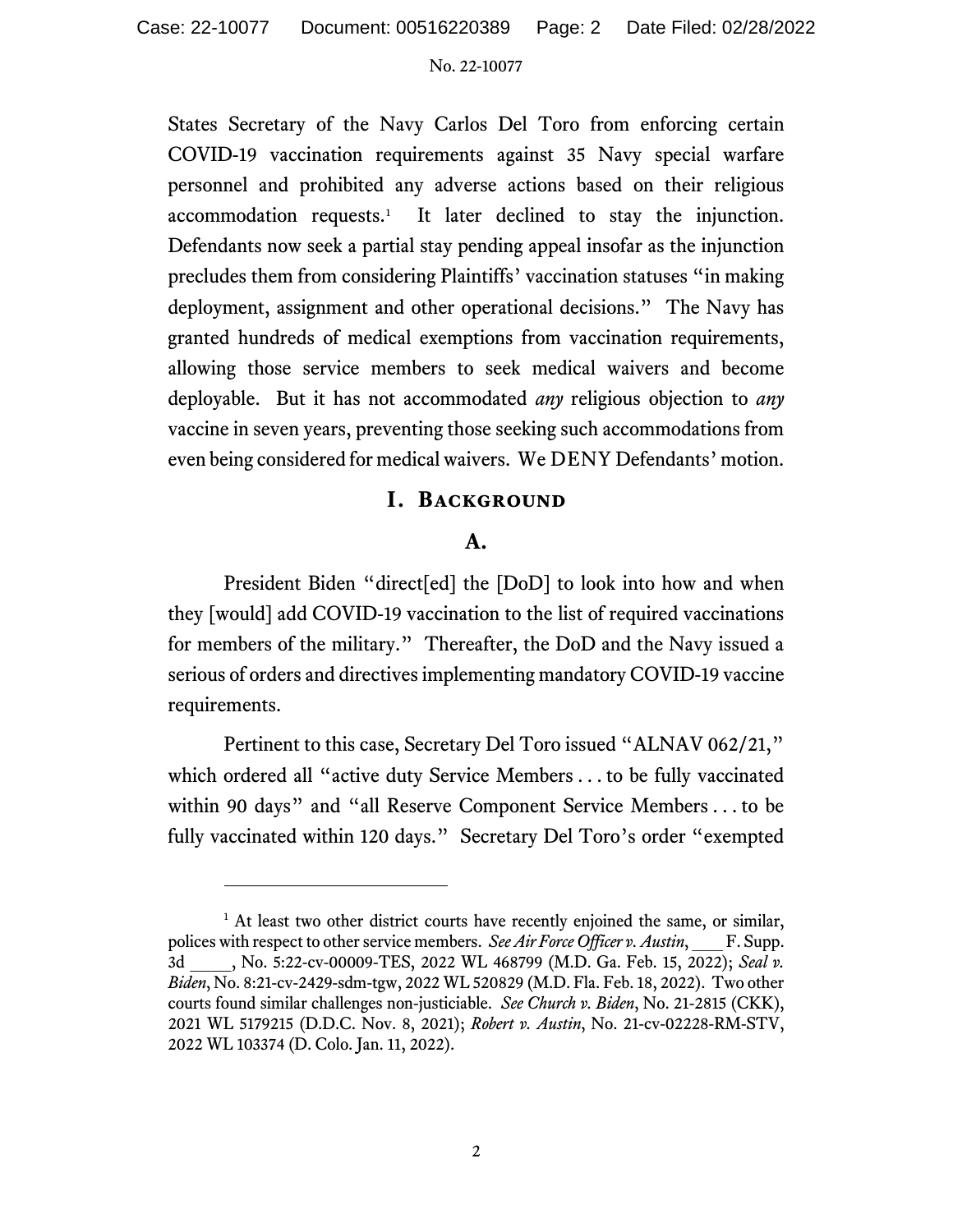from mandatory vaccination" service members "actively participating in COVID-19 clinical trials." His order warned that "failure to comply is punishable as a violation of a lawful order" and "may result in punitive or adverse administrative action or both." It also authorized the Chief of Naval Operations and Commandant of the Marine Corps "to exercise the full range of administrative and disciplinary actions to hold non-exempt Service Members appropriately accountable." Such actions "include, but [are] not limited to, removal of qualification for advancement, promotions, reenlistment, or continuation, consistent with existing regulations, or otherwise considering vaccination status in personnel actions as appropriate."

The next day, consistent with Secretary Del Toro's order, the Navy issued "NAVADMIN 190/21," which "provides guidance" on implementing the vaccine mandate within the Navy. NAVADMIN 190/21 states that "COVID-19 vaccination is mandatory for all DoD service members who are not medically or administratively exempt." Religious accommodations fall under administrative exemptions. Again, "service members who are actively participating in COVID-19 clinical trials are exempt from mandatory vaccination against COVID-19." NAVADMIN 190/21 also specifies that the "COVID Consolidated Disposition Authority (CCDA)" will determine "ultimate disposition" of Navy service members who remain unvaccinated. The CCDA "serve[s] as the central authority for adjudication and will have at his or her disposal the full range of administrative and disciplinary actions."

The Navy, moreover, mandated FDA-approved COVID-19 vaccinations under its Manual of the Medical Department ("MANMED"). MANMED § 15-105, covering special operations service members, provides: "[special operations] designated personnel refusing to receive recommended vaccines . . . based solely on personal or religious beliefs are disqualified.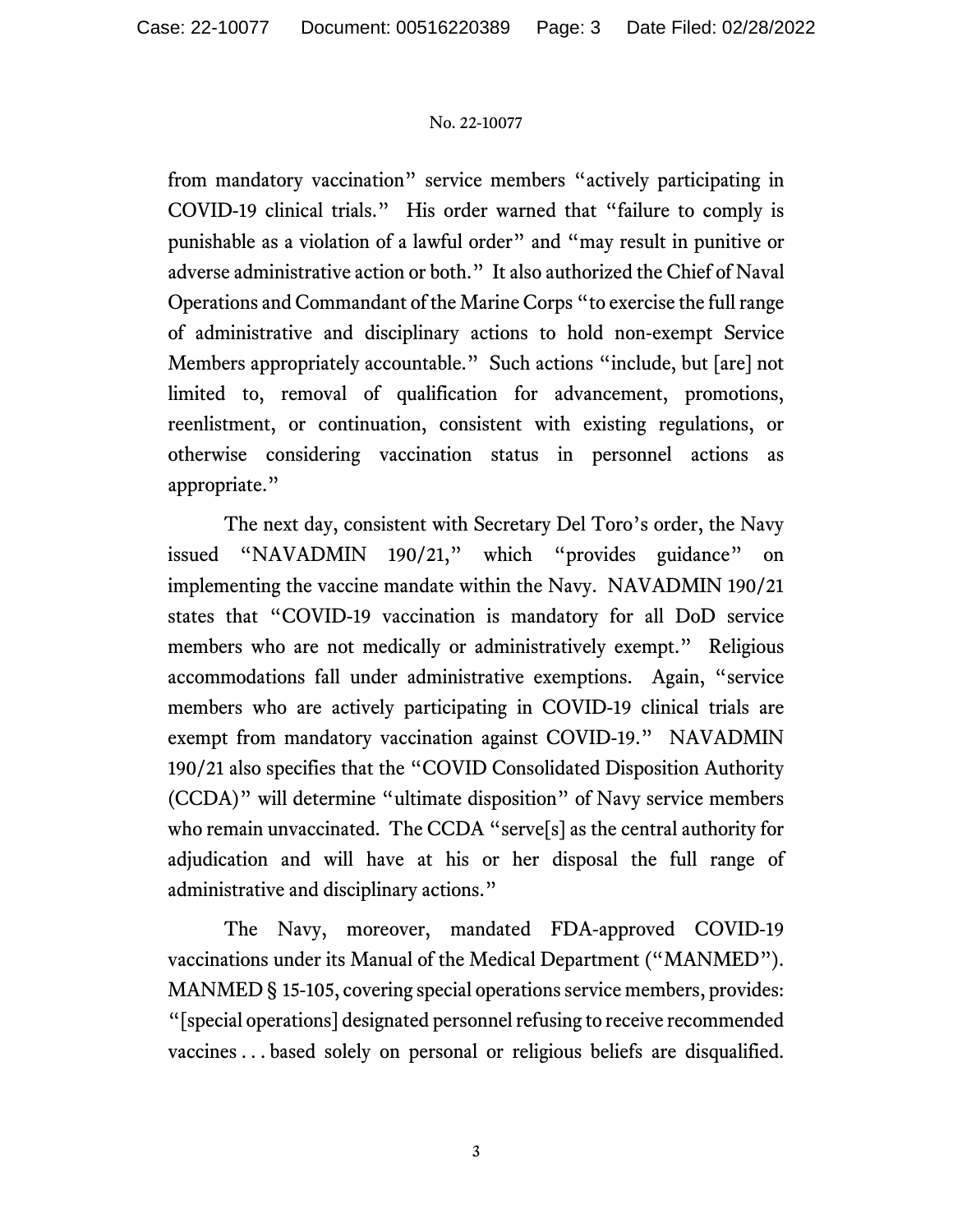This provision does not pertain to medical contraindications or allergies to vaccine administration." Service members who are "disqualified" under the MANMED have been rendered "non-deployable."

The Commander of Naval Special Warfare Command later issued "Trident Order #12." The order set a deadline of October 17, 2021, for unvaccinated service members to receive their first jab or submit an exemption request. And it provides that "exemptions for medical and/or administrative (including religious) reasons will be adjudicated via service policies." Further, "special operations designated personnel (SEAL and SWCC) refusing to receive recommended vaccines based solely on personal or religious beliefs will still be medically disqualified." But, like MANMED  $\S$  15-105(3)(n)(9), Trident Order #12 "does not pertain to medical contraindications or allergies to vaccine administration." Any "waiver from medical requirements for special operations qualification requires a separate waiver that is in addition to waiver of the COVID-19 vaccine requirement for all service members."

The Navy subsequently issued "NAVADMIN 225/21," designating the Chief of Naval Personnel as the CCDA and providing procedural guidance for administrative disposition of unvaccinated Navy service members. NAVADMIN 225/21 mandates "administrative separation" of all "Navy service members refusing the COVID-19 vaccination, absent a pending or approved exemption." It also authorizes commanding officers to "to temporarily reassign Navy service members who refuse the COVID-19 vaccine, regardless of exemption status, based on operational readiness or mission requirements." In addition, "Commands shall not allow those refusing the vaccine to promote/advance, reenlist, or execute orders, with the exception of separation orders, until the CCDA has completed disposition of their case." Commanders "shall delay the promotion of any officer" and "withhold the advancement of any enlisted member" who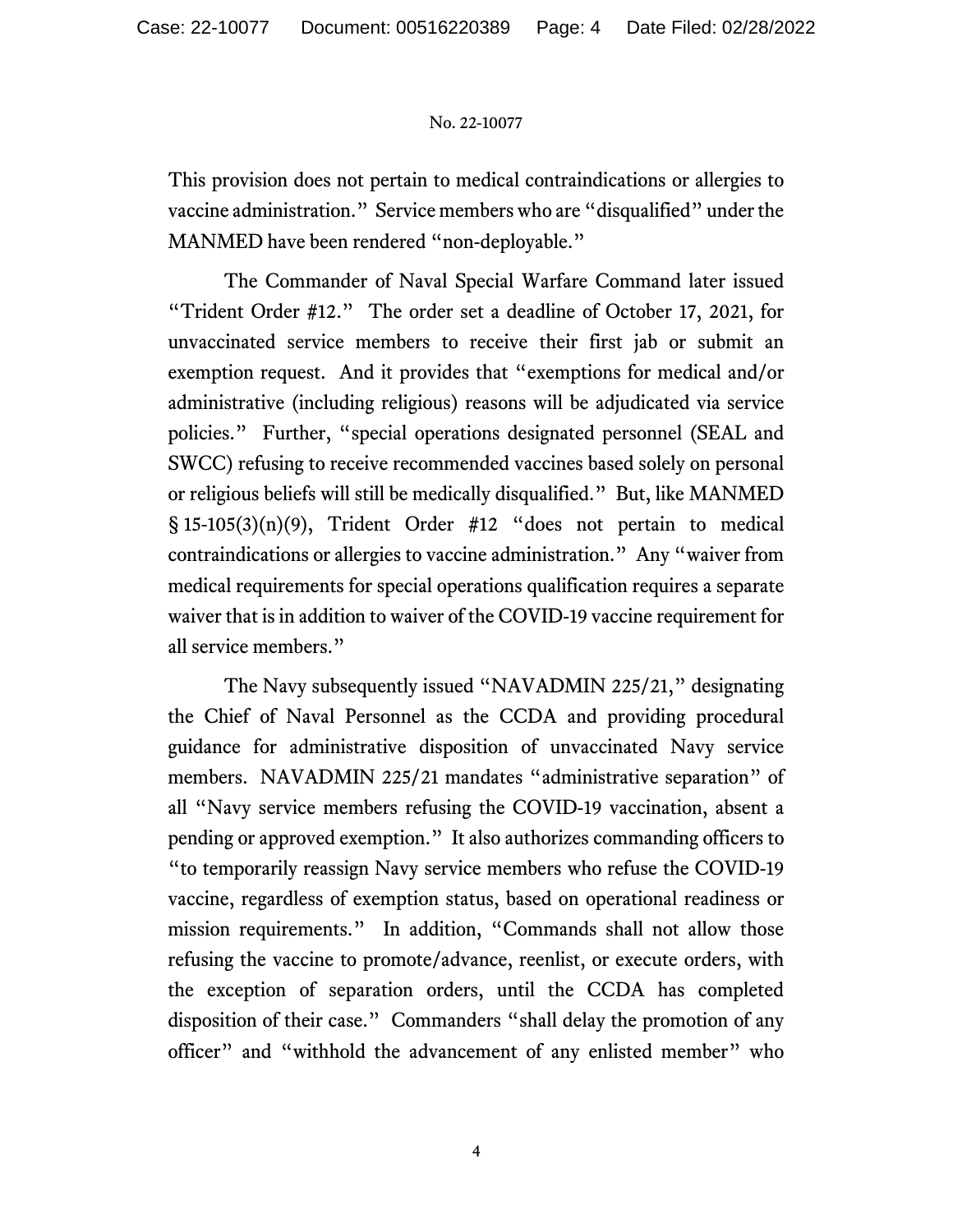refuses the vaccine. Service members separated for refusing the vaccine "will not be eligible for involuntary separation pay and will be subject to recoupment of any unearned special or incentive pays." The CCDA may also "seek recoupment of applicable bonuses, special and incentive pays, and the cost of training and education for service members refusing the vaccine."

The Navy finally issued "NAVADMIN 256/21" to specify that "service members with approved or pending COVID-19 vaccination exemption requests shall not be processed for separation or be subject to . . . other administrative actions . . . due solely to their lack of COVID-19 vaccination." Unvaccinated service members, however, "regardless of exemption status, may be temporarily reassigned . . . based on operational readiness and mission requirements." NAVADMIN 256/21 further requires service members whose COVID-19 vaccination exemption requests are denied to receive the vaccine within five days of the denial, or else they "will be processed for separation and be subject to . . . other administrative actions."

# **B.**

Plaintiffs are 35 Navy service members assigned to Naval Special Warfare Command units. They comprise over two dozen SEALs, plus Special Warfare Combatant Craft Crewmen (SWCC), an Ordnance Disposal Technician (EOD), and three Divers (collectively, "Plaintiffs"). In November 2021, they sued President Biden, Secretary Austin, Secretary Del Toro, and the DoD (collectively, "Defendants"), challenging the Navy's COVID-19 vaccine policies, on their face and as applied, under the Religious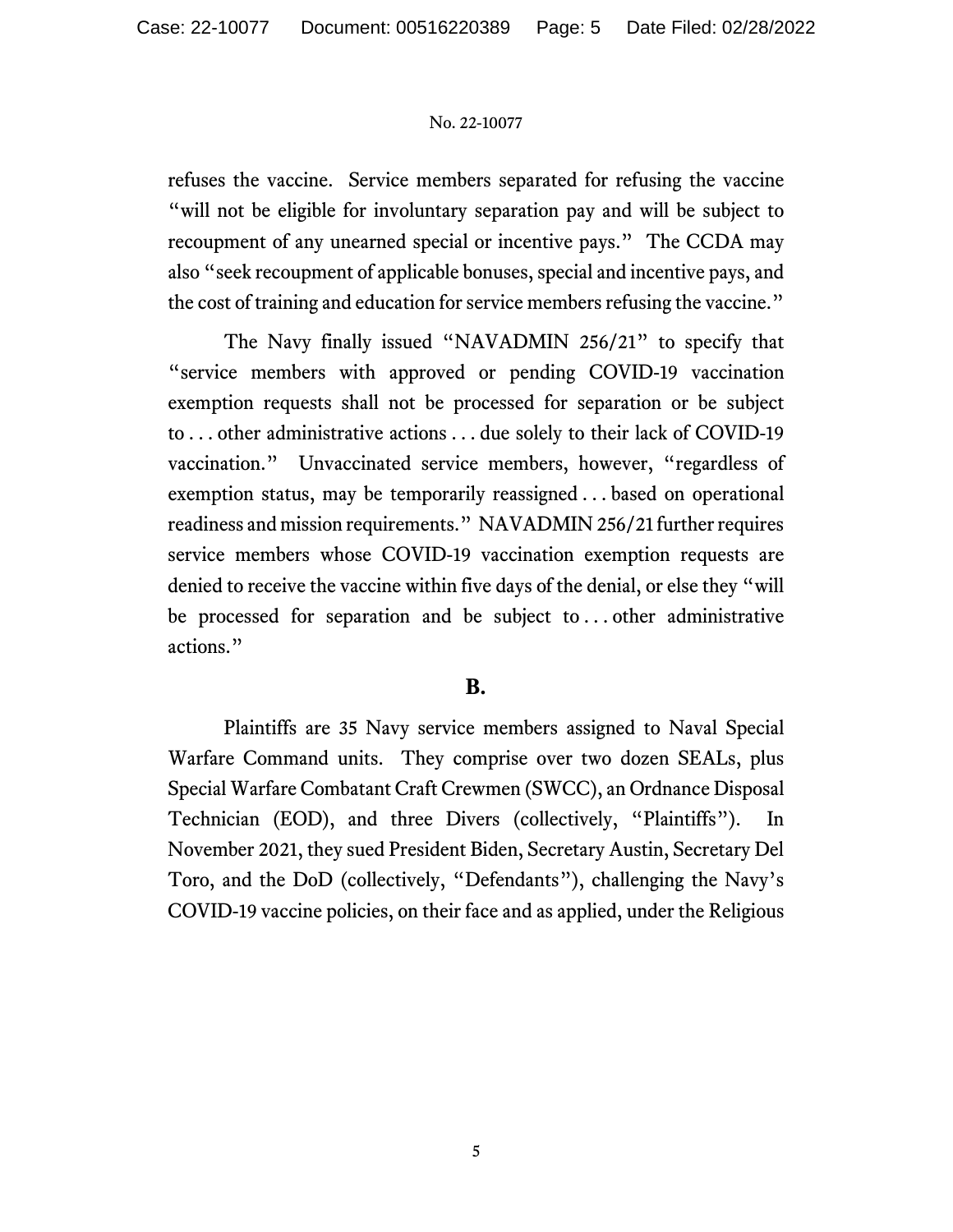Freedom Restoration Act of 1993, 42 U.S.C. §§ 2000bb *et seq.*, and the free exercise clause of the First Amendment.<sup>[2](#page-5-0)</sup>

Shortly thereafter, Plaintiffs moved for a preliminary injunction. The district court held a hearing at which Plaintiffs presented live testimony and other evidence. We describe in detail the relevant evidence in the record and the district court's factual findings.

**i.**

As of November 2021, 99.4% of active-duty Navy service members had been fully vaccinated against COVID-19. Before and after vaccines became available, several Plaintiffs deployed overseas and completed missions, while others served as instructors in training commands. Operations continued without issue, as many Plaintiffs practiced mitigation techniques—social distancing, testing, quarantining, etc. Defendants identify no instance where a Plaintiff's vaccination status—or any service member's vaccination status—compromised a special warfare mission.

The Navy follows a six-phase, 50-step process to adjudicate religious accommodation requests.<sup>3</sup> During the first 13 steps, staff members verify the required documents submitted with the request. At steps 14 and 15, staff members add the requesting service member's personal information to a "disapproval template" form. There apparently is no approval template. At

<span id="page-5-0"></span><sup>2</sup> Plaintiffs initially brought their claims against Secretaries Austin and Del Toro in both their individual and official capacities. And they also asserted claims under the Administrative Procedure Act ("APA"), 5 U.S.C. §§ 701-06. They have, however, since filed an amended complaint against the remaining individual Defendants in their official capacities alone without bringing any APA claims. President Biden is not named in the amended complaint.

<span id="page-5-1"></span><sup>&</sup>lt;sup>3</sup> See Deputy Chief of Naval Operations Standard Operating Procedure for Religious Accommodations (dated Nov. 2021).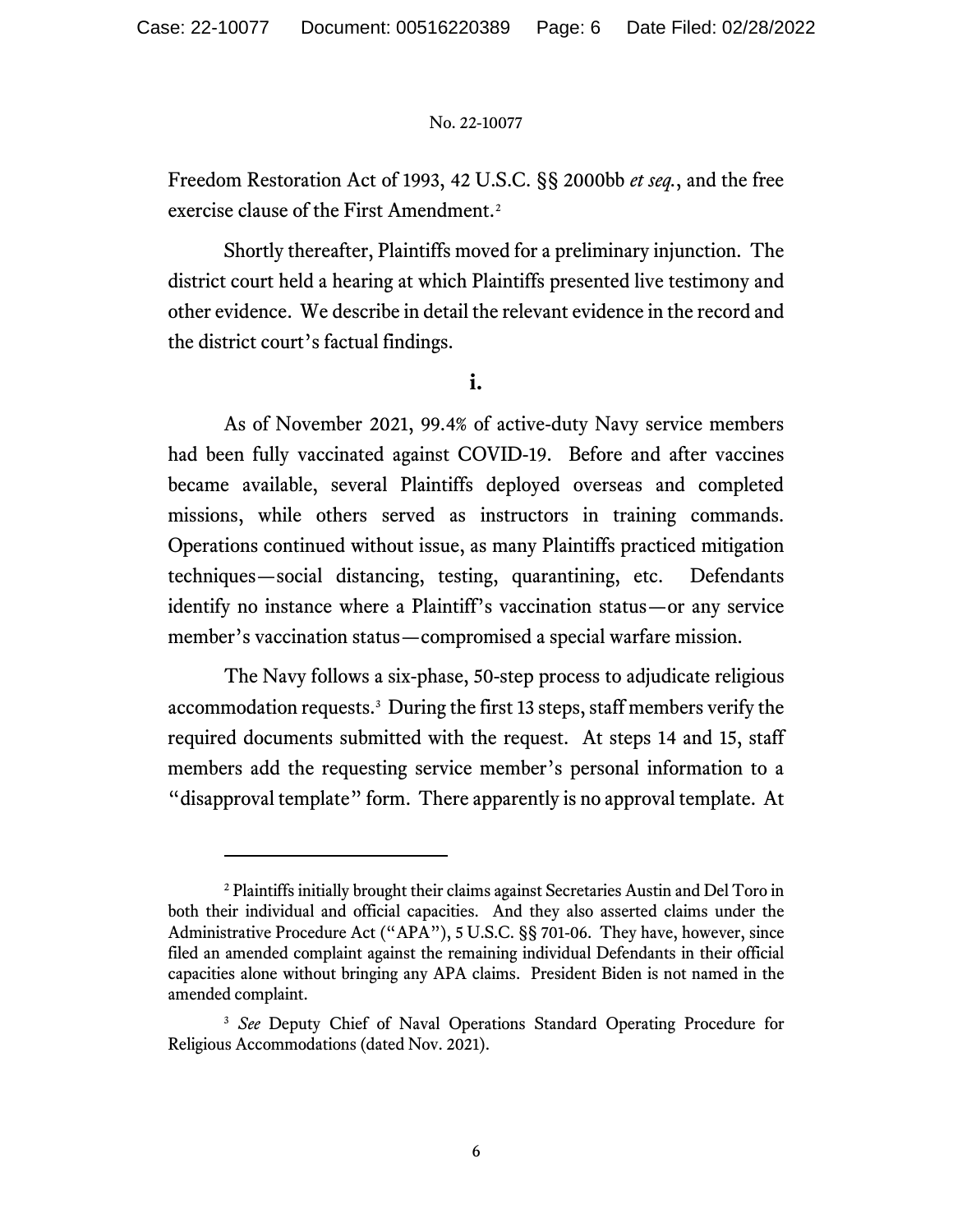step 33, staff members transmit an internal memorandum to Vice Admiral John B. Nowell, requesting that he "sign...letters disapproving immunization waiver requests based on sincerely held religious beliefs." At steps 35 to 38, staff members review the accommodation request and list details in a spreadsheet with other requests for Vice Admiral Nowell to review. But by then, the disapproval is fully teed-up: the disapproval letter has been written; the disapproval and religious accommodation request has been packaged with similar requests, and the internal memorandum to Vice Admiral Nowell requesting disapproval has been drafted.

In December 2021, the Navy reported receiving 2,844 requests for religious accommodations. A more recent report suggests that more than 4,000 active duty and Navy Reserve sailors have submitted such requests. The Navy has denied them all. Indeed, during the last seven years, the Navy has not granted a single religious exemption from any vaccination. Yet, with respect to the COVID-19 vaccine, it has approved at least "10 permanent medical exemptions, 259 temporary medical exemptions, and 59 administrative exemptions for active duty sailors, along with seven temporary medical exemptions and 24 administrative exemptions for Navy Reserve sailors." At least 17 of the 259 temporary medical exemptions were granted to service members assigned to Naval Special Warfare.

# **ii.**

Plaintiffs represent various Christian denominations within the Catholic, Eastern Orthodox, and Protestant Churches. They "each object to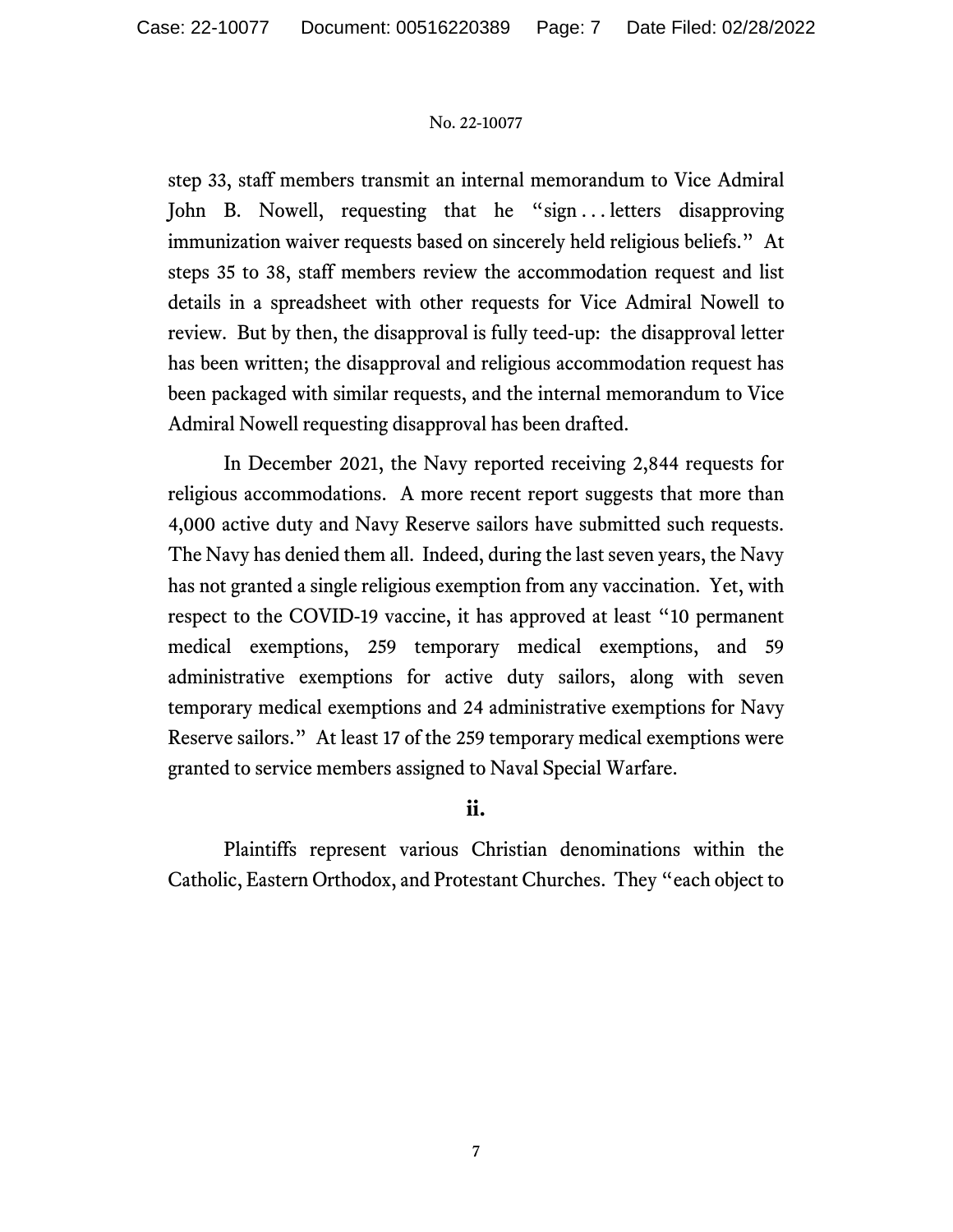receiving a COVID-19 vaccination based on their sincerely held religious beliefs."[4](#page-7-0)

Plaintiffs each filed a request for a religious accommodation, which describes his or her sincere religious beliefs and the substantial burden placed on them by the Navy's vaccine mandate. Many are supported by chaplains' memoranda confirming the basis and sincerity of Plaintiffs' beliefs and positions with respect to the COVID-19 vaccine.

For purposes of this litigation, Plaintiffs also filed declarations, confirming their religious beliefs and emphasizing that they do not object to undertaking COVID-19 mitigation measures such as masking, social distancing, and regular testing. and their experiences during the accommodation-request process.

The declarations also describe their experiences during the religious accommodation process. Various commanders told several Plaintiffs that they risked losing their special warfare device, the SEAL Trident, if they requested a religious accommodation. Many were also declared "medically disqualified," or "non-deployable," simply as a result of submitting their requests. Many Plaintiffs have also become ineligible for travel, transfer to other posts including trainings, and advancement in leadership simply because they are unvaccinated and have requested religious accommodations. For example, U.S. Navy SEAL 13 was removed from his leadership position, setting him back at least two years in progressing to the next rank. And U.S. Navy Special Warfare Combatant Craft Crewman 1 was denied training and told by a commander that "the Navy does not want to

<span id="page-7-0"></span><sup>&</sup>lt;sup>4</sup> Their objections include, *inter alia*, the vaccines' ties to aborted fetal cell lines, divine instruction not to receive the vaccine, and the mRNA vaccines' altering the divine creation of their body by unnaturally inducing production of spike proteins.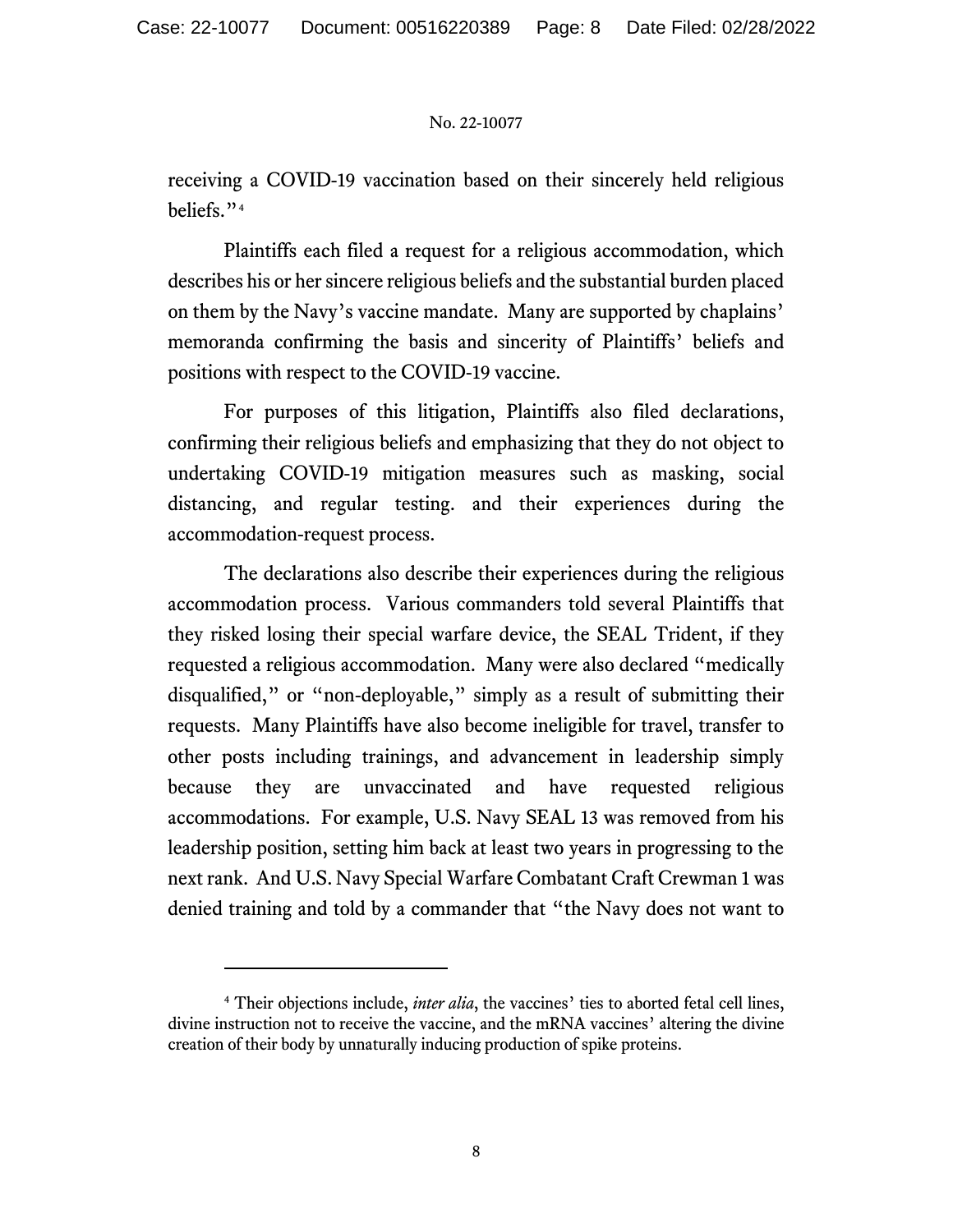spend additional money training someone it is going to lose." Plaintiffs suggest that if the Navy discharges them and seeks recoupment of their training and education costs, those expenses could exceed one million dollars each.

Plaintiffs claim their accommodation requests are futile because denial is a predetermined outcome. U.S. Navy SEAL 2's chain of command advised him that "all religious accommodation requests will be denied," because "senior leadership . . . has no patience or tolerance for service members who refuse COVID-19 vaccination for religious reasons and want them out of the SEAL community," and that "even if a legal challenge is somehow successful, the senior leadership of Naval Special Warfare will remove [his] special warfare designation." U.S. Navy SEAL 5 averred that " $[n]$ umerous comments from  $[n]$  chain of command indicate $[d]$ ... that there [would] be a blanket denial of all religious accommodation requests regarding COVID-19 vaccination." US Navy SEAL 8 averred that his "chain of command . . . made it clear that [his] request [would] not be approved and . . . provided [him] with information on how to prepared for separation from the U.S. Navy." U.S. Navy SEAL 11 declared that during a chief's meeting, his command master chief told him that "anyone not receiving the COVID-19 vaccine is an 'acceptable loss' to the Naval Special Warfare (NSW) community" and the "legal department used language such as 'when they get denied,' not 'if they get denied.'"

# **iii.**

Three Plaintiffs testified at the preliminary injunction hearing. *First*, U.S. Navy SEAL 3 is stationed as an instructor for a medical training course in Mississippi. His missions and duties have been accomplished successfully since 2020 notwithstanding COVID-19. His chaplain supported his request for religious accommodation, and his commanding officer recommended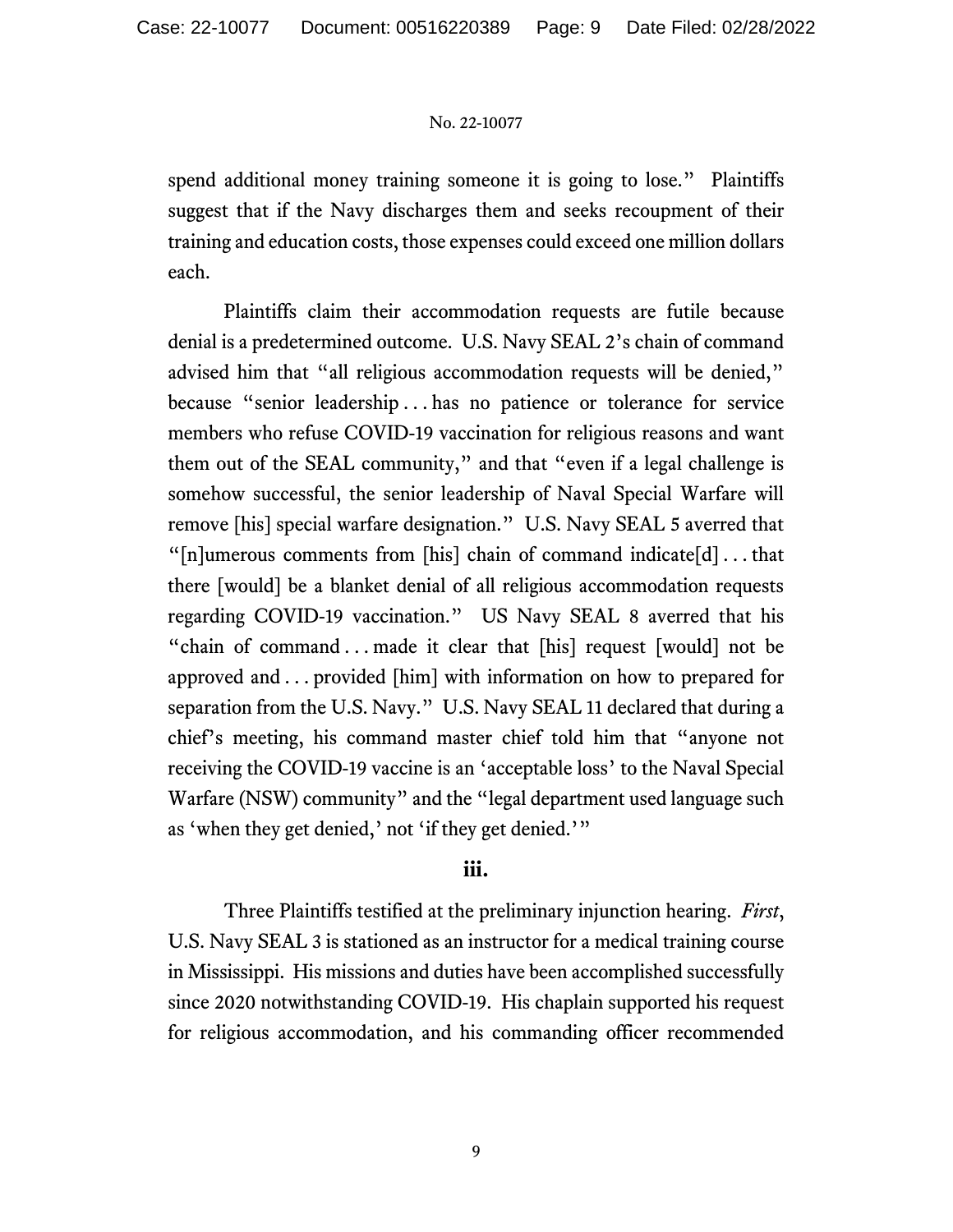approval. In doing so, his commanding officer explained that "[t]he training environment [of the command] often requires close quarters contact for prolonged periods of time, however, successful mitigation measures have been implemented since the onset of COVID-19 to ensure the safety of the staff and students." Further, "[t]he cumulative impact of repeated accommodations of religious practices of a similar nature would mean my command *is still able* to safely accomplish its mission and protect the health and safety of its members"(emphasis added). While his request was pending, U.S. Navy SEAL 3 was removed from his duty as an instructor to prepare for separation.

As U.S. Navy SEAL 3's request moved up the chain of command, the Commander of Naval Special Warfare recommended disapproval without explanation. The Deputy Chief of Naval Operations then formally disapproved his request. He explained in generic terms that U.S. Navy SEAL 3 would "inevitably be expected to live and work in close proximity with [his] shipmates," and disapproval was "the least restrictive means available to preserve the [DoD's] compelling interest in military readiness, mission accomplishment and the health and safety of military Service Members." The disapproval offered no explanation specific to U.S. Navy SEAL 3's request.

*Second*, U.S. Navy SEAL 2 is also stationed as an instructor for a special operations tactical program in Mississippi. He explained that teams around the country have deployed and were "able to successfully accomplish their mission on those deployments through other mitigation tactics with respect to COVID-19 before the vaccine." And his specific training command has successfully accomplished its missions notwithstanding COVID-19.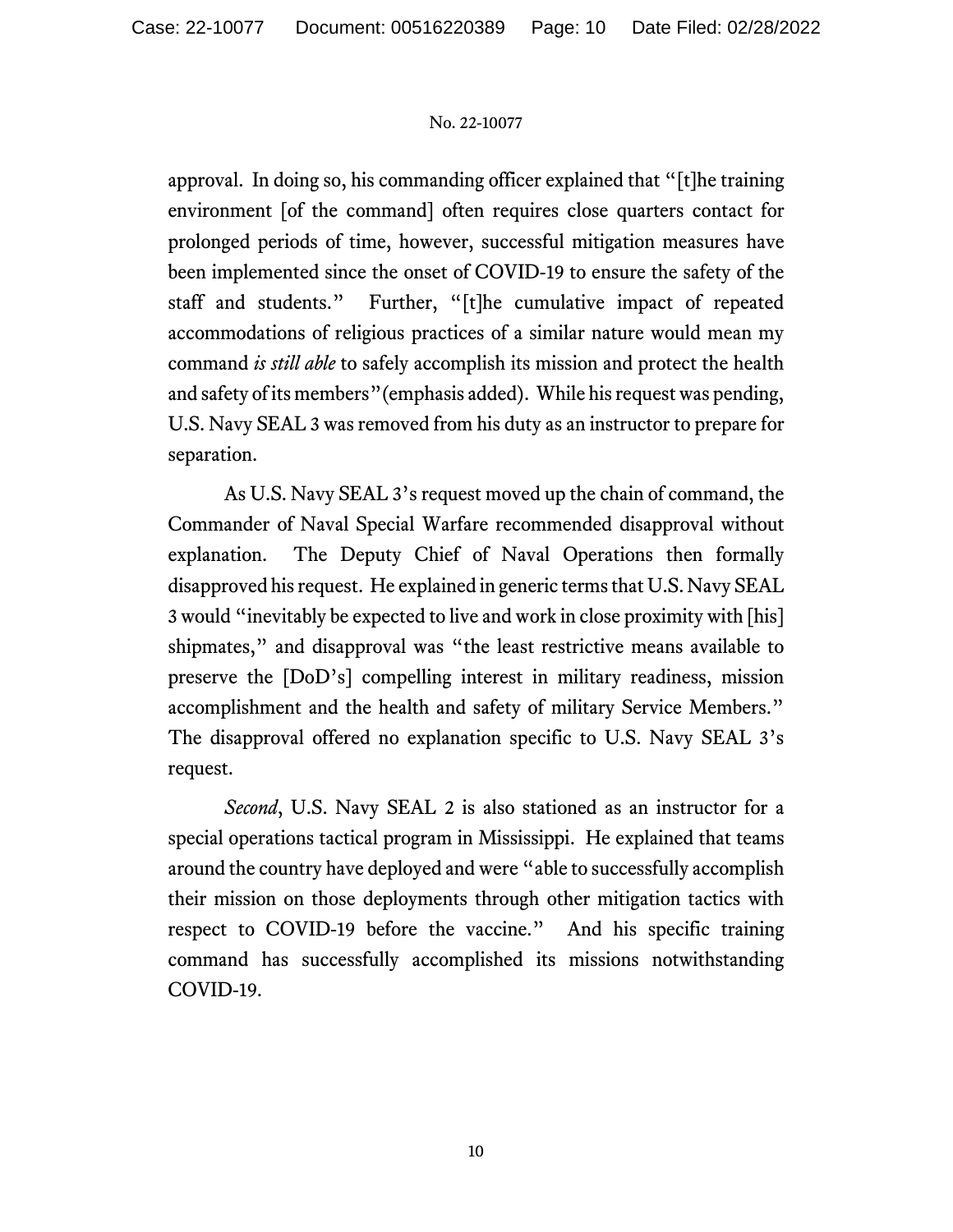U.S. Navy SEAL 2's chaplain and two Catholic bishops supported his accommodation request. His commanding officer also recommended approval, for the same reasons stated in U.S. Navy SEAL 3's recommended approval. But the Commander of Naval Special Warfare recommended disapproval without explanation—as he did for U.S. Navy SEAL 3. The Deputy Chief of Naval Operations subsequently disapproved U.S. Navy SEAL 2's request using the same boilerplate disapproval form with no information specific to his request. U.S. Navy SEAL 2 testified that he had "seen a number of these denial letters" and "[e]very one of them [he has] seen [is] identical." His appeal remains pending.

U.S. Navy SEAL 2 testified to adverse actions taken against unvaccinated service members requesting religious accommodations. He explained that "personnel from different commands have been relieved of their milestone positions that, you know, essentially railroad their careers." Further, service members "have been pulled from their commands," which can set their careers back two or three years, and "been made to do menial labor tasks, cleaners, sweeping clean grounds, in a temporary assigned duty from their actual parent command."

*Third*, U.S. Navy EOD Technician 1 testified that he deployed to South Korea in support of a special operations command in early 2020 during a significant COVID-19 outbreak. His team completed 76 joint service engagements with 21 different U.S. and Korean partner forces, all while maintaining effective COVID-19 mitigation tactics in compliance with CDC guidelines. He even received a deployment joint service accommodation medal from the special operations command in Korea for COVID-19 mitigation.

U.S. Navy EOD Technician 1 met with his superiors to discuss his religious accommodation request and his commanding officer's position,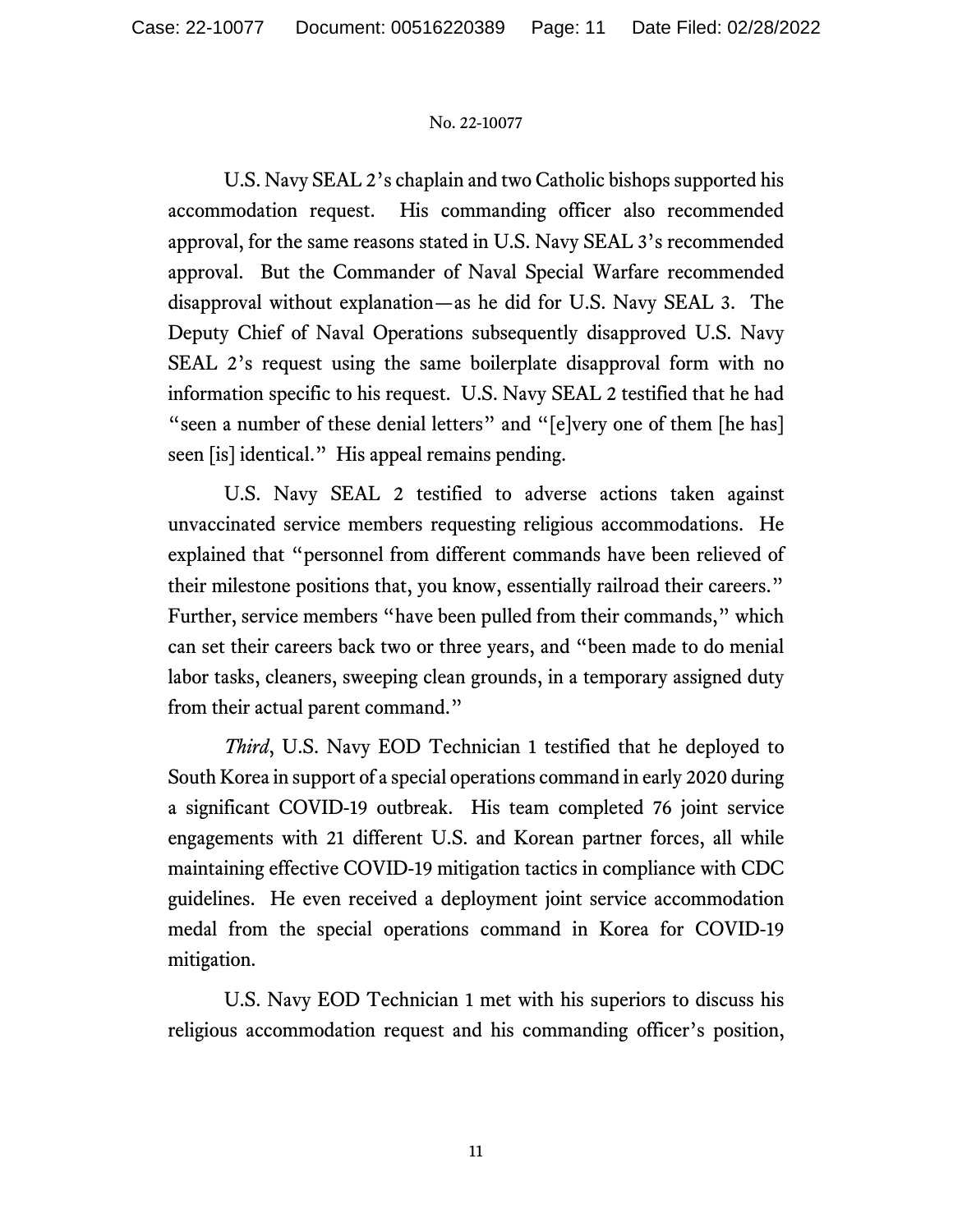which was to deny it. They told him that if he received an accommodation, "they probably could not find a place for [him] within the community as a senior enlisted member." He believes he "was being coerced into receiving the vaccine." They asked, "with [his] religious beliefs, if [he] thought that martyrs would be remembered."

The Commanding Officer of the Naval School EOD recommended disapproval of U.S. Navy EOD Technician 1's request, explaining that his "reluctance to obtain vaccination has the potential to create total force health ramifications" due to his "close quarters, hands-on training that cannot be mitigated with COVID-19 protocols." Without a fully vaccinated staff and student population, the recommendation explained, the unit "risk[ed] not being able to fully execute its mission." The Deputy Chief of Naval Operations subsequently disapproved the accommodation request on the same boilerplate form used to disapprove the requests of U.S. Navy SEALs 2 and 3.

# **iv.**

Following the hearing, the district court preliminarily enjoined Secretary Austin, Secretary Del Toro, and the DoD from "applying MANMED § 15-105(3)(n)(9); NAVADMIN 225/21; Trident Order #12; and NAVADMIN 256/21 to Plaintiffs."[5](#page-11-0) *U.S. Navy Seals 1–26 v. Biden*, No. 4:21-cv-01236-O, 2022 WL 34443, \*14 (N.D. Tex. Jan. 3, 2022) (O'Connor, J.). It further enjoined those Defendants "from taking any adverse action against Plaintiffs on the basis of Plaintiffs' requests for religious accommodation." *Id*. The court excused Plaintiffs' failure to exhaust military remedies as futile, finding the Navy's religious accommodation process is "an empty formality" because "the denial of each request is

<span id="page-11-0"></span><sup>&</sup>lt;sup>5</sup> The district court also dismissed President Biden from the suit.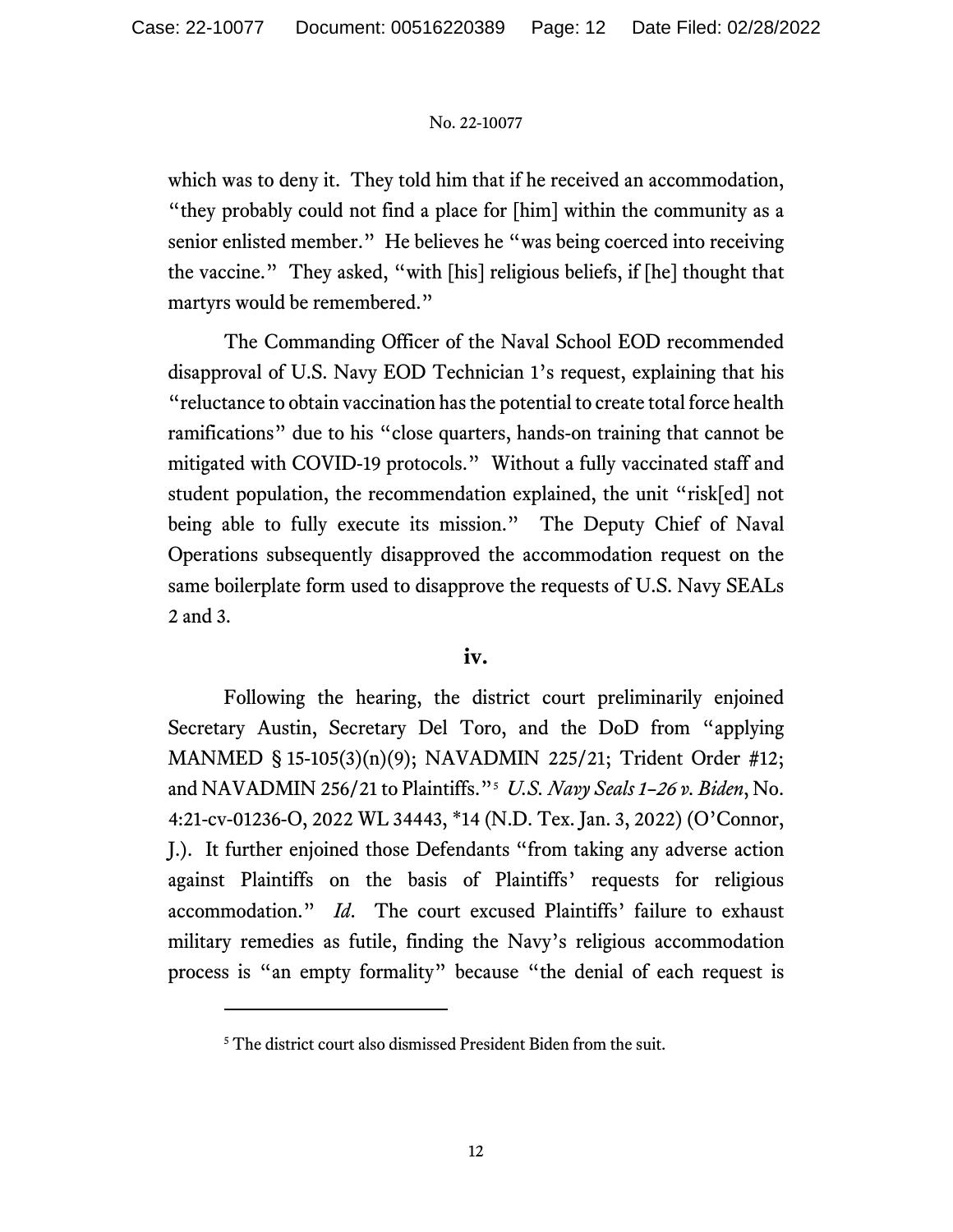predetermined." *Id.* at \*4; *see also id.* at \*1 (describing process as "theater" and finding the Navy "rubber stamps each denial"); *id.* at \*5 ("[T]he Plaintiffs' requests are denied the moment they begin."). As to Plaintiffs' likelihood of success on their RFRA claims,<sup>[6](#page-12-0)</sup> the court found that Defendants could not show a compelling interest in vaccinating Plaintiffs because the religious accommodation process lacks "individualized assessment" and is underinclusive, "includ[ing] carveouts for those participating in clinical trials and those with medical contraindications and allergies to vaccines," but not those with religious objections. *Id.* at \*10. Defendants filed a timely interlocutory appeal.

After the preliminary injunction took effect, the Navy formally denied U.S. Navy SEAL 16's appeal of his initially rejected religious accommodation request. The denial appears to be a boilerplate letter, mentioning nothing specific about SEAL 16's request. Plaintiffs submit that "SEAL 24 has yet to receive his denial, but his command informed him that his appeal was denied on February 11."

#### **v.**

Defendants moved the district court to stay the preliminary injunction "to the extent the order precludes Defendants from making the assignment and reassignment decisions that the military deems appropriate, taking into account Plaintiffs' vaccination status, including with respect to deployment and training." The court denied the motion, but it clarified that the preliminary injunction:

<span id="page-12-0"></span><sup>6</sup> The district court also concluded that the Defendants' actions violated the Plaintiffs' First Amendment right to free exercise of religion. We need not review that portion of the district court's ruling.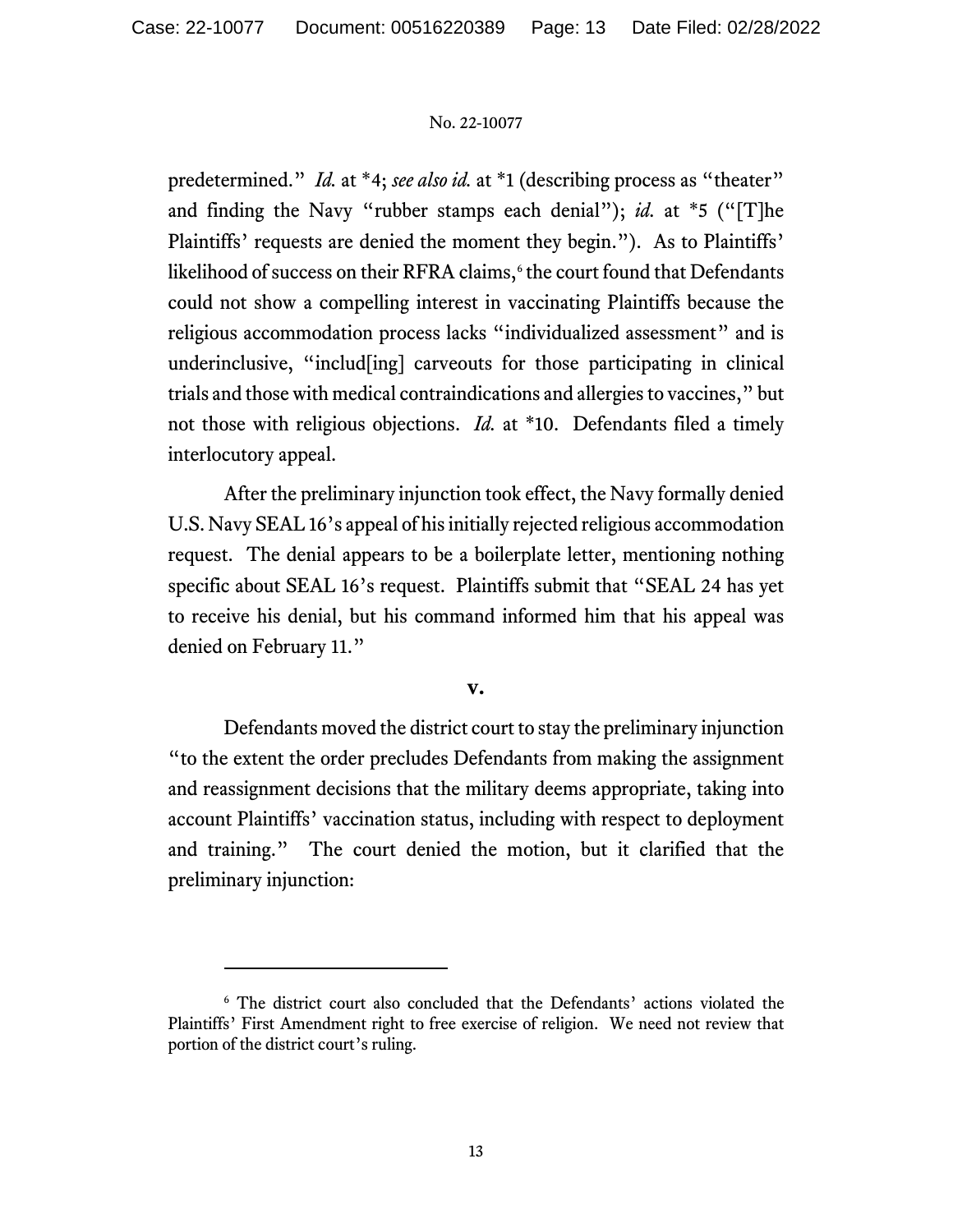[does] not require<sup>[]</sup> Defendants to make any particular personnel assignments. All strategic decisions remain in the hands of the Navy. Rather, the preliminary injunction simply prohibits adverse action against Plaintiffs based on their requests for religious accommodation. This Court will not and cannot—require the Navy to place a particular SEAL in a particular training program. But it can—and must—prevent the Navy from taking punitive action against that SEAL by blocking him from the training program he would otherwise attend.

Defendants subsequently moved this court to partially stay the preliminary injunction pending appeal "insofar as it precludes the Navy from considering plaintiffs' vaccination status in making deployment, assignment, and other operational decisions."<sup>[7](#page-13-0)</sup> They maintain that "[f]orcing the Navy to deploy plaintiffs while they are unvaccinated threatens the success of critical missions and needlessly endangers the health and safety of other service members."

# **II. Discussion**

"Before addressing the merits, we must be sure that this is a justiciable case or controversy under Article III." *Holder v. Humanitarian Law Project*, 561 U.S. 1, 15, 130 S. Ct. 2705, 2717 (2010). If it is not, our inquiry will end. If it is, then we must consider whether Defendants have satisfied the four factors required to grant a stay pending appeal. *See Nken v. Holder*, 556 U.S. 418, 426, 129 S. Ct. 1749, 1756 (2009) (quoting *Hilton v. Braunskill*, 481 U.S.

<span id="page-13-0"></span><sup>7</sup> While the interlocutory appeal and emergency motion have been pending in this court, proceedings in the district court continue. Plaintiffs sought class certification and moved for a class-wide preliminary injunction**.** They also sought a show cause order, arguing that "Defendants are disregarding and willfully violating [the preliminary injunction] by continuing to apply the same policies and continuing to impose the same injuries on Plaintiffs that initially warranted injunctive relief[.]"Defendants have meanwhile moved to dismiss or, alternatively, transfer venue.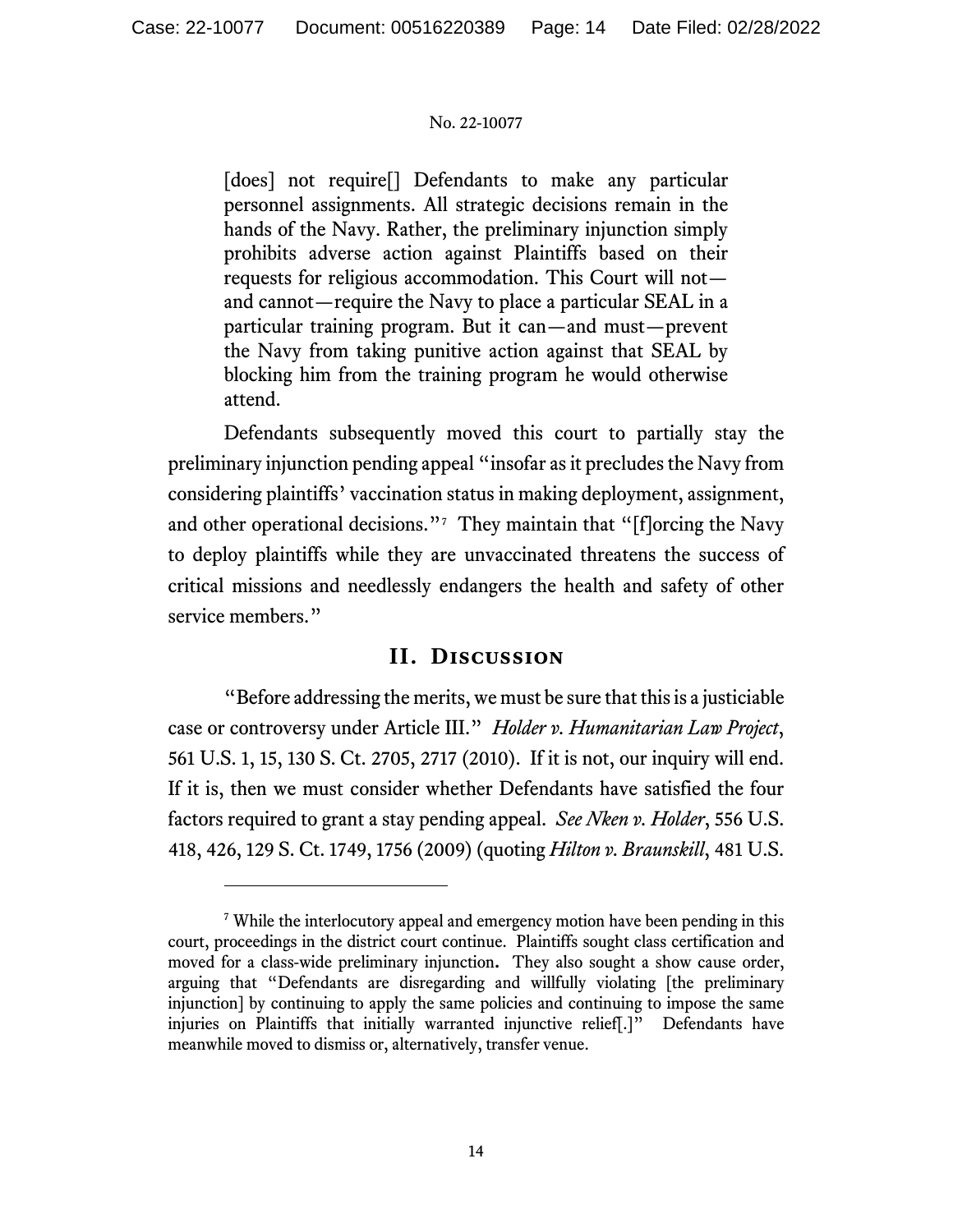770, 776, 107 S. Ct. 2113, 2119 (1987)). This dispute is justiciable. But Defendants have not carried their burden to warrant the issuance of a stay.

## **A.**

Congress rendered justiciable Plaintiffs' claims under RFRA, which applies to every "branch, department, agency, instrumentality, and official (or other person acting under color of law) of the United States[.]" 42 U.S.C. § 2000bb-2(1). RFRA, in turn, sets the standards binding every department of the United States to recognize and accommodate sincerely held religious beliefs. It undoubtedly "applies in the military context." *United States v. Sterling*, 75 M.J. 407, 410 (C.A.A.F. 2016), *cert. denied*, 137 S. Ct. 2212 (2017). This makes sense because service members "experience increased needs for religion as the result of being uprooted from their home environments, transported often thousands of miles to territories entirely strange to them, and confronted there with new stresses that would not otherwise have been encountered if they had remained at home." *Katcoff v. Marsh*, 755 F.2d 223, 227 (2nd Cir. 1985). Federal courts are therefore empowered to adjudicate RFRA's application to these Plaintiffs.

Notwithstanding RFRA's broad scope, the district court below, as well as other courts, have believed themselves bound by a judicial abstention doctrine created in *Mindes v. Seaman*, 453 F.2d 197 (5th Cir. 1971). In that case, the court sought to identify situations in which federal courts, faced with claims implicating internal military affairs, must withhold adjudication in favor of military decision-making. *Mindes* abstention is rooted in the federal common law principle of "comity." *Mindes*, 453 F.2d at 199. But it is likely that, following RFRA's enactment, abstention based on the *Mindes*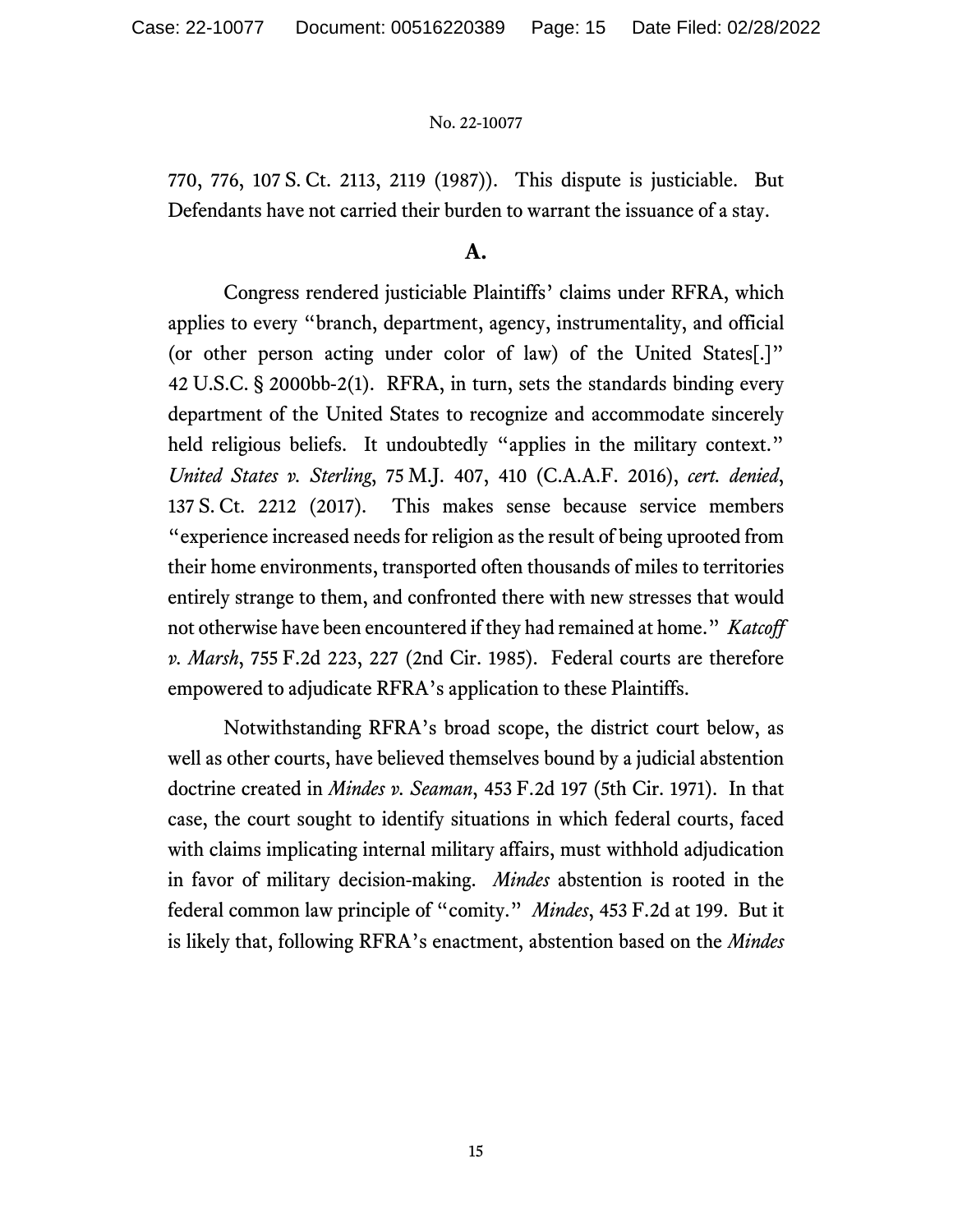test is no longer permissible.<sup>[8](#page-15-0)</sup> RFRA "operates as a kind of super statute, displacing the normal operation of other federal laws[.]" *Bostock v. Clayton County*, 140 S. Ct. 1731, 1754 (2020). It would not be a stretch to conclude that RFRA must also displace a judge-created abstention doctrine. "[W]hen Congress addresses a question previously governed by a decision rested on federal common law the need for such an unusual exercise of lawmaking by federal courts disappears." *City of Milwaukee v. Illinois*, 451 U.S. 304, 314, 101 S. Ct. 1784, 1791 (1981).

In an abundance of caution and deferring to circuit precedent, however, we consider whether *Mindes* abstention ought to apply here. *Mindes* requires courts to "examine the substance of [a plaintiff's] allegation [implicating internal military affairs] in light of the policy reasons behind nonreview of military matters."[9](#page-15-1) 453 F.2d at 201. In doing so, courts must first determine whether "[t]he plaintiff has alleged a deprivation of constitutional rights or that the military violated statutes or its own regulations[.]" *Meister v. Tex. Adjutant Gen.'s Dep't*, 233 F.3d 332, 339 (5th Cir. 2000) (citing *Mindes*, 453 F.2d at 201). Courts must next assess whether the plaintiff has exhausted all available intra-service corrective measures. *Mindes*, 453 F.2d at 201. If the plaintiff satisfies both criteria, then the court considers a series of factors, which amount to a synopsis of pre-*Mendes* case

<span id="page-15-0"></span><sup>8</sup> A respected treatise disagrees with *Mindes* on other grounds, stating that "[t]here is nothing in the power of Congress to make rules for the government and regulation of the land and naval forces, nor in the powers of the President as commander in chief, that ousts the power of courts to protect the constitutional rights of individuals against improper military actions." 13C Charles Alan Wright & Arthur R. Miller, Federal PRACTICE AND PROCEDURE § 2942 n.80 (3d ed. Apr. 2021 update).

<span id="page-15-1"></span><sup>&</sup>lt;sup>9</sup> Among a number of reasons for imposing an exhaustion requirement, the court stated that "the greatest reluctance to accord judicial review [of internal military affairs] has stemmed from the proper concern that such review might stultify the military in the performance of its vital mission." *Id*. at 199.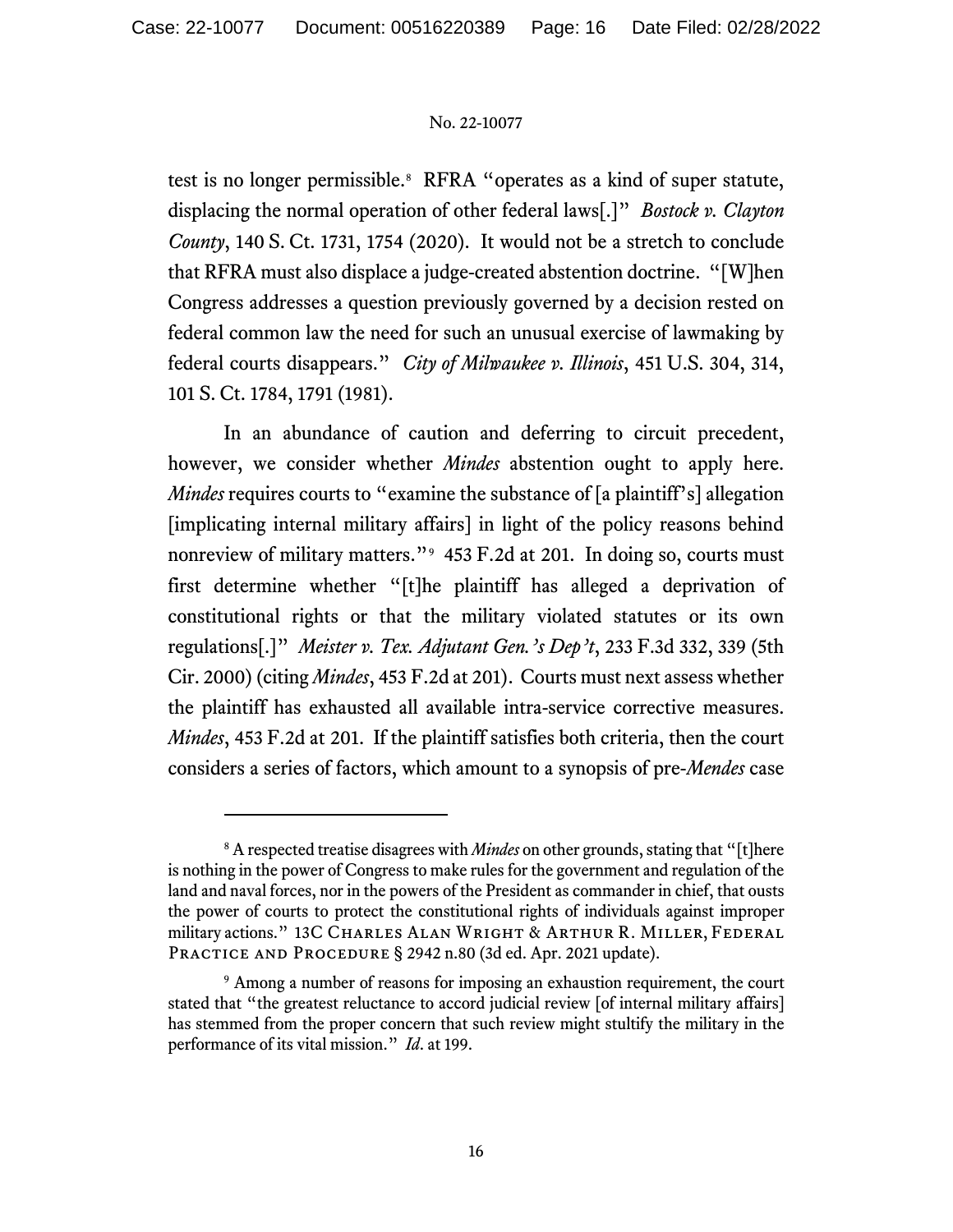law that had adjudicated claims arising from military service: (1) "[t]he nature and strength of the plaintiff's challenge to the military determination[;]" (2) "[t]he potential injury to the plaintiff if review is refused[;]" (3) "[t]he type and degree of anticipated interference with the military function[;]" and (4) "[t]he extent to which the exercise of military expertise or discretion is involved." *Id*. at 201-02.

**i.**

Plaintiffs satisfy the first threshold *Mendes* inquiry because they allege constitutional violations of the First Amendment and RFRA, which "secures Congress' view of the right to free exercise under the First Amendment[.]" *Tanzin v. Tanvir*, 141 S. Ct. 486, 489 (2020).

With respect to the second inquiry, this court has held that "[i]n the military context, the exhaustion requirement promotes the efficient operation of the military's judicial and administrative systems, allowing the military an opportunity to fully exercise its own expertise and discretion prior to any civilian court review." *Von Hoffburg v. Alexander*, 615 F.2d 633, 637- 38 (5th Cir. 1980) (citing *Hodges v. Callaway*, 499 F.2d 417 (5th Cir. 1974)). Nonetheless, exhaustion is unnecessary if, *inter alia*, the administrative remedy is futile and plaintiffs raise substantial constitutional claims. *Id*. at 638 (citations omitted).

Plaintiffs are exempted from exhausting their administrative remedies for both of these reasons. [10](#page-16-0) The Navy has not accommodated any religious request to abstain from any vaccination in seven years, and to date it has denied all religiously based claims for exemption from COVID-19

<span id="page-16-0"></span><sup>&</sup>lt;sup>10</sup> The two Plaintiffs whose appeals have been finally adjudicated require no such exemption, so this analysis only pertains to the 33 who have not received any final determinations.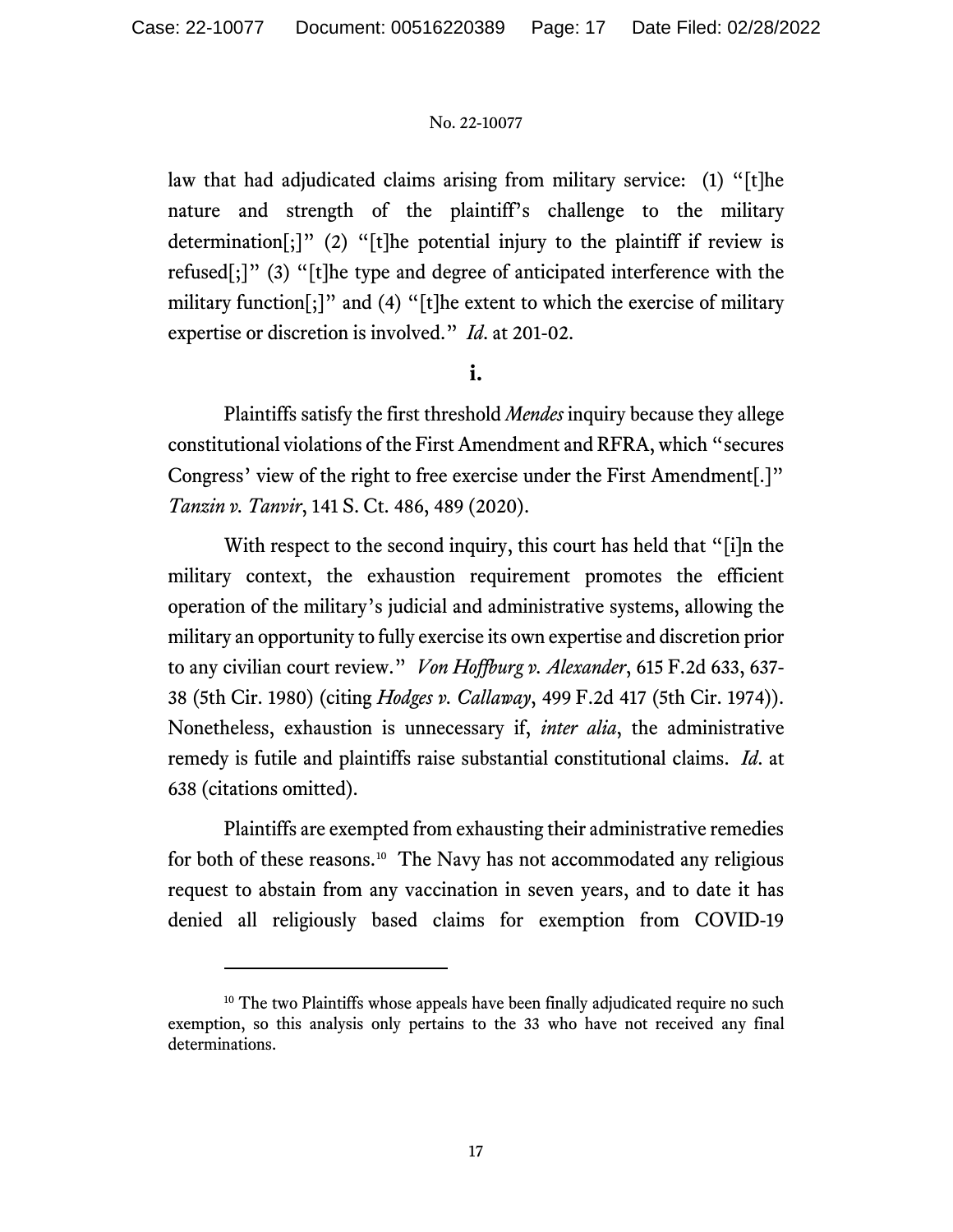vaccination. It is true that futility is not a function of the likely ultimate success of administrative exhaustion. But evidence, recited previously and not meaningfully challenged here, suggests that the Navy has effectively stacked the deck against even those exemptions supported by Plaintiffs' immediate commanding officers and military chaplains. This is sufficiently probative of futility.[11](#page-17-0) Further, as explained more fully below, Plaintiffs raise substantial, legally clear-cut questions under RFRA. Courts are specifically equipped to address RFRA claims and, by the same token, the issues are less suitable for administrative adjudication. Plaintiffs have thus satisfied the threshold criteria required by *Mindes*. But a final justiciability determination depends on considering the four additional *Mindes* points.

# **ii.**

The district court determined that each of the four additional *Mindes* considerations favors justiciability. We agree.

The constitutional underpinnings and merit of Plaintiffs' claims weigh in favor of granting judicial review. Constitutional claims are "normally more important than those having only a statutory or regulatory base.<sup>[1]</sup> *Mindes*, 453 F.2d at 201. Indeed, this court has favorably cited the Ninth Circuit's determination that "[r]esolving a claim founded solely upon a constitutional right is singularly suited to a judicial forum and clearly inappropriate to an administrative board." *Downen v. Warner*, 481 F.2d 642, 643 (9th Cir. 1973); *see Von Hoffburg*, 615 F.2d at 638 (citing *Downen*,

<span id="page-17-0"></span><sup>11</sup> Unlike in this case, the Marines in *Church v. Biden* "advanced no argument or evidence demonstrating that obtaining review of any future discipline or removal pursuant to ordinary military review procedures would be futile or inadequate." 2021 WL 5179215, at \*11. Similarly, the court in *Robert v. Austin*, found that "Plaintiffs' contention that they may be subject to discipline for refusing to take a vaccine appear[ed] to be based on nothing more than speculation." 2022 WL 103374, at \*3. Plaintiffs here have done the exact opposite.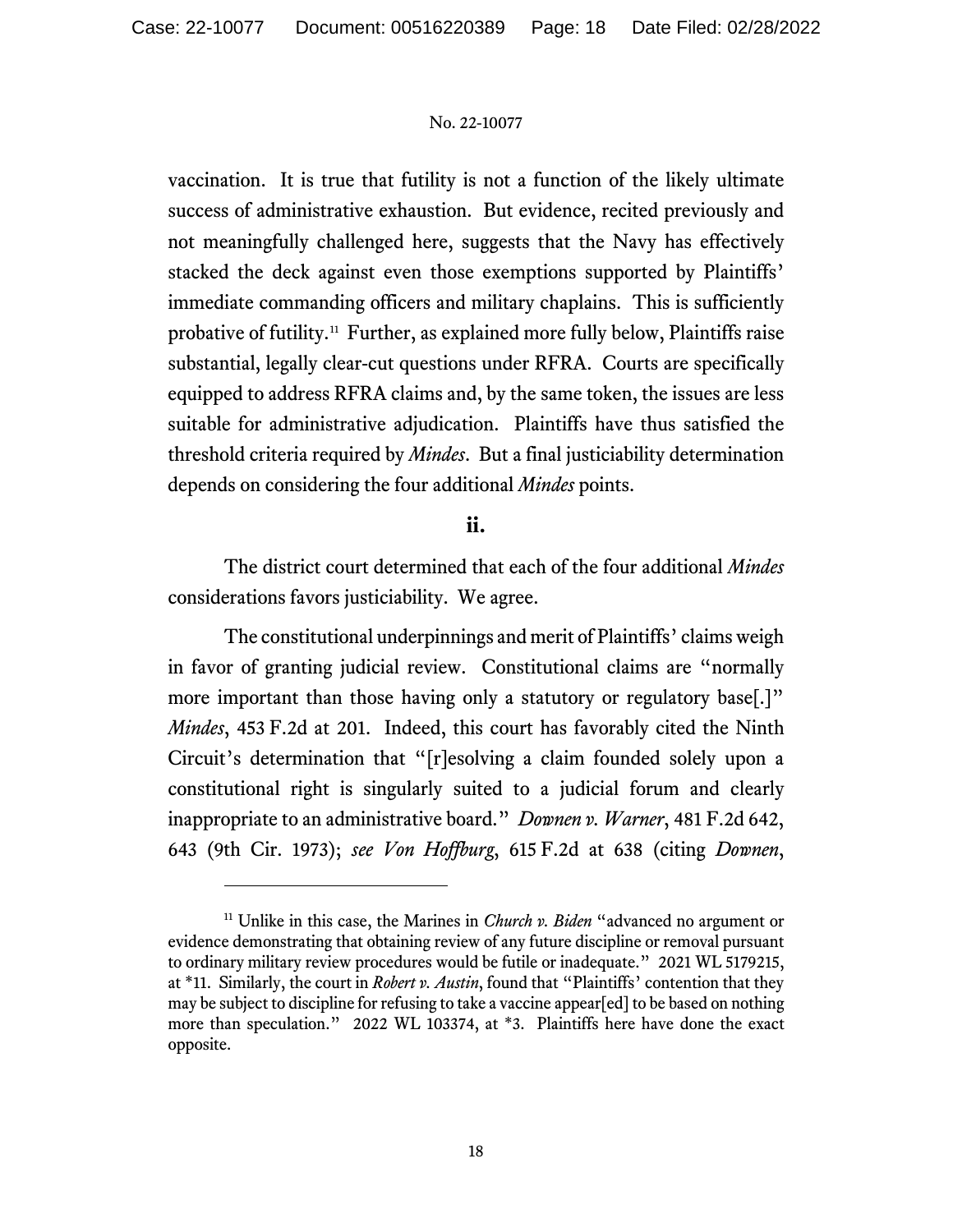481 F.2d at 643). This is especially so when a plaintiff's claims are "founded on infringement of specific constitutional rights[.]" *NeSmith v. Fulton*, 615 F.2d 196, 201-02 (5th Cir. 1980) (citations omitted). Plaintiffs allege specific, and far from frivolous, violations of their free exercise rights under both the First Amendment and RFRA. Thus, the nature and strength of Plaintiffs' claims weigh in favor of judicial resolution.

Plaintiffs also face irreparable harm if judicial review is denied. "In general, a harm is irreparable where there is no adequate remedy at law, such as monetary damages." *Janvey v. Alguire*, 647 F.3d 585, 600 (5th Cir. 2011) (citation omitted). "The loss of First Amendment freedoms, for even minimal periods of time unquestionably constitutes irreparable injury." *Opulent Life Church v. City of Holly Springs Miss.*, 697 F.3d 279, 295 (5th Cir. 2012) (quoting *Elrod v. Burns*, 427 U.S. 347, 373, 96 S. Ct. 2673, 2690 (1976) (plurality opinion)). "This principle applies with equal force to the violation of [RFRA] rights because [RFRA] enforces First Amendment freedoms, and the statute requires courts to construe it broadly to protect religious exercise."<sup>12</sup> *Id.* (citations omitted). At base, Plaintiffs are staring down even more than "a choice between their job(s) and their jab(s)." *BST Holdings, L.L.C. v. OSHA*, 17 F.4th 604, 618 (5th Cir. 2021). By pitting their consciences against their livelihoods, the vaccine requirements would crush Plaintiffs' free exercise of religion.

<span id="page-18-0"></span><sup>12</sup> *Opulent Life Church* involved claims under Religious Land Use and Institutionalized Persons Act (RLUIPA), 42 U.S.C. §§ 2000cc, *et seq.*, but "[b]oth RFRA and RLUIPA impose essentially the same requirements as *Sherbert* [*v. Verner*, 374 U.S. 398, 83 S. Ct. 1790 (1963)]" *Fulton v. City of Phila.*, 141 S. Ct. 1868, 1922 (2021) (Barrett, J., concurring); *see also Burwell v. Hobby Lobby Stores, Inc.*, 573 U.S. 682, 695, 134 S. Ct. 2751, 2761 (2014) (citation omitted) (RLUIPA "imposes the same general test as RFRA but on a more limited category of governmental actions.").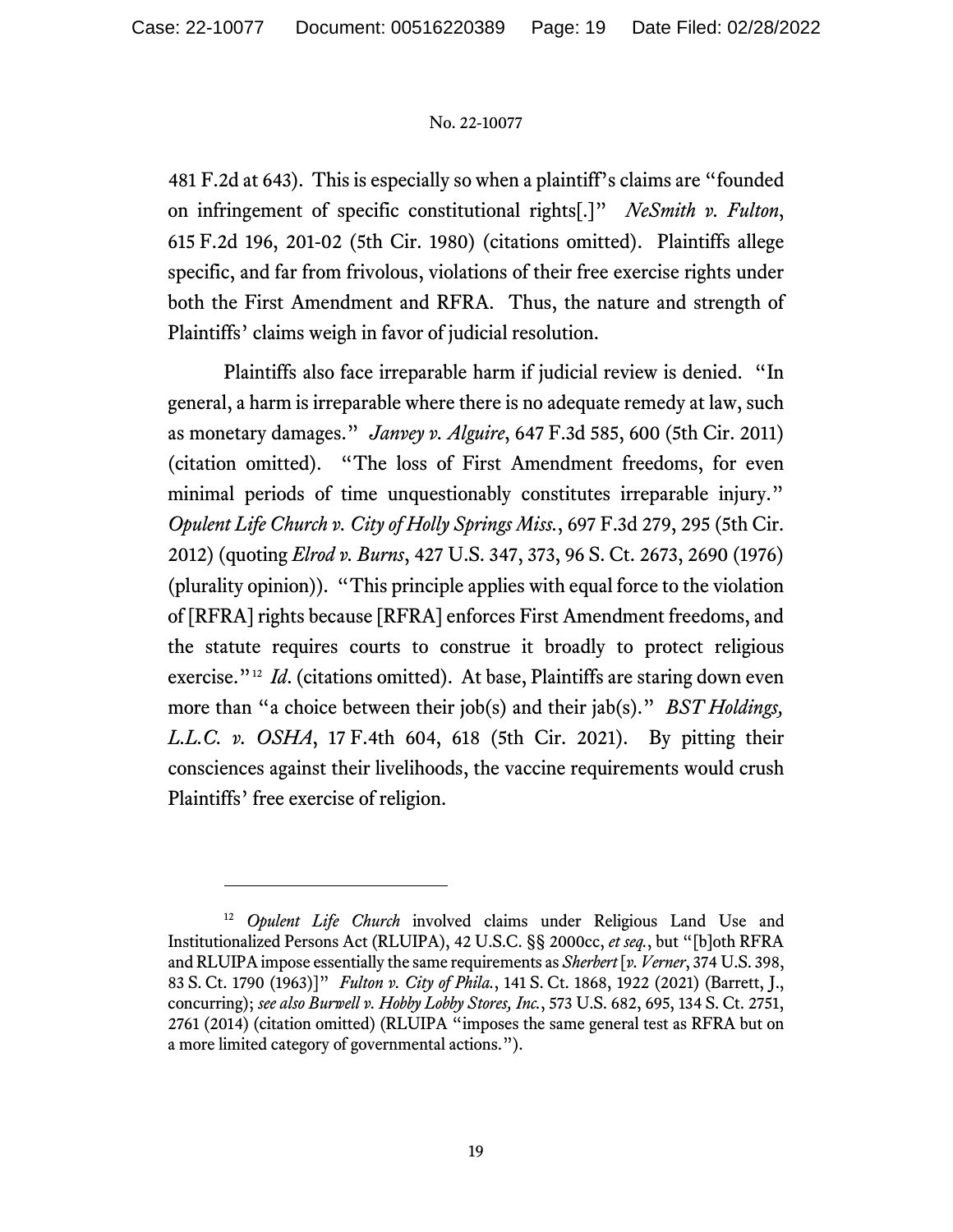The most problematic of the *Mindes* considerations is whether judicial review of Plaintiffs' claims would seriously impede the Navy's performance of its vital duties. Because "there will always be some interference when review is granted," courts ought to abstain only where "the interference would be such as to seriously impede the military in the performance of vital duties[.]" *Mindes,* 453 F.2d at 201. We are aware of the Navy's general objection that federal court resolution of these claims "cause[s] direct and immediate impact to mission execution."<sup>[13](#page-19-0)</sup> But the Navy acknowledges that it has granted hundreds of medical exemptions from the COVID-19 vaccine, at least 17 of which were temporary medical exemptions for those in Naval Special Warfare. [14](#page-19-1) Only 35 Plaintiffs seek religious accommodations here. And "5,035 active component and 2,960 Ready Reserve sailors" remained unvaccinated as of January 27, 2022. It is therefore "illogical . . . that Plaintiff[s'] religious-based refusal to take a COVID-19 vaccine would 'seriously impede' military function when the [Navy] has [over 5,000] service members still on duty who are just as unvaccinated as [the Plaintiffs]."[15](#page-19-2) *Air Force Officer*, 2022 WL 468799, at \*7. In fact, Vice Admiral

<span id="page-19-0"></span><sup>&</sup>lt;sup>13</sup> The commanding officer of two Plaintiffs, however, averred that "the cumulative impact of repeated accommodations of religious practices . . . would mean [his] command is still able to safely accomplish its mission and protect the health and safety of its members."

<span id="page-19-1"></span> $14$  The Navy's willingness to grant hundreds of medical exemptions undermines its reliance on decisions like *Goldman v. Weinberger*, 475 U.S. 503, 106 S. Ct. 1310 (1986), *abrogated by* 10 U.S.C. § 774(a)-(b). The *Goldman* court held that "the First Amendment does not require the military to accommodate [wearing a yarmulke] in the face of its view that they would detract from the uniformity sought by the dress regulations." *Id*. at 475 U.S. at 509-10, 106 S. Ct. at 1314. The Navy is currently 99.4% uniform in its COVID-19 vaccination status. To the extent that the remaining 0.6% are not uniform, the exemptions granted by the Navy belie its insistence on uniformity in this case.

<span id="page-19-2"></span><sup>&</sup>lt;sup>15</sup> The Navy had formally discharged 45 sailors for refusing the COVID-19 vaccine as of January 27, 2022.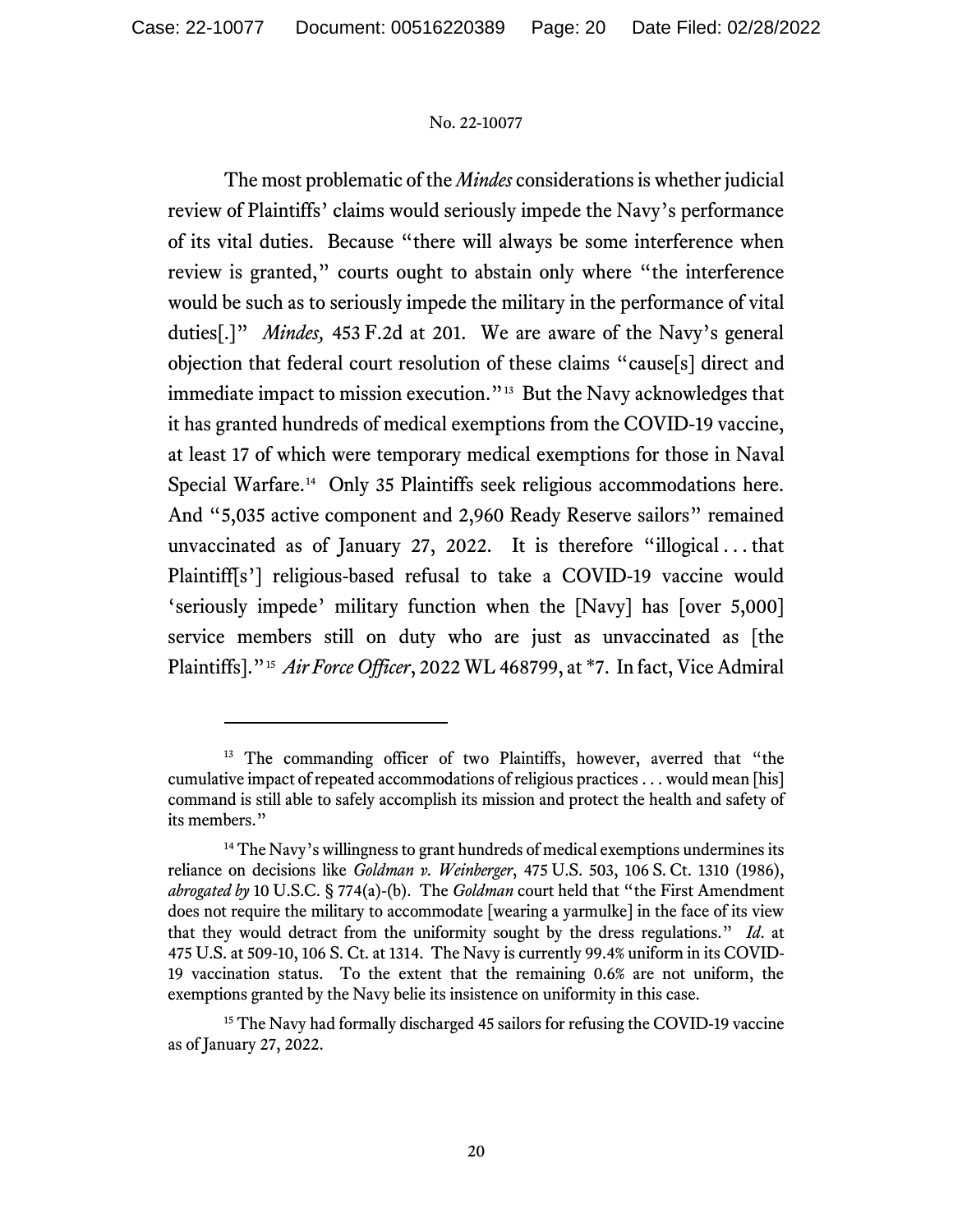William Merz recently observed that during operations conducted with fully vaccinated personnel, the Omicron variant in particular is "coming and going all the time, [in] very small numbers, and [with] really no operational impact[.]"[16](#page-20-0) Significantly, the Navy recently aligned its testing and isolation guidelines with updated, looser CDC protocols, which recommend isolation for those who test positive only "for five days or until symptoms have cleared, depending on which is longer." Such individuals then only have to "wear a mask for an additional five days." Thus, "Navy teams are  $[]$  very, very attuned to watching their indications and reacting to [the virus]."<sup>[17](#page-20-1)</sup>

Finally, the extent to which military expertise or discretion is involved does not militate against judicial review. "Courts should defer to the superior knowledge and experience of professionals in matters such as promotions or orders directly related to specific military functions." *Mindes*, 453 F.2d at 201-02. To be sure, "[t]he complex, subtle, and professional decisions as to the composition, training, equipping, and control of a military force are essentially professional military judgments[.]" *Gilligan v. Morgan*, 413 U.S. 1, 10, 93 S. Ct. 2440, 2446 (1973) The Navy may permissibly classify any number of Plaintiffs as deployable or non-deployable for a wide variety of reasons. But if the Navy's plan is to ignore RFRA's protections, as it seems to be on the record before us, courts must intervene because

<span id="page-20-0"></span><sup>&</sup>lt;sup>16</sup> Defendants insist that this quotation is taken out of context. But the "context" they emphasize is based on the article's summary of Admiral Merz's sentiments, not the words of Admiral Merz himself. We rely on the admiral's quoted words.

<span id="page-20-1"></span><sup>&</sup>lt;sup>17</sup> Also noteworthy concerning the comparative efficacy of vaccination is that the USS Milwaukee was "sidelined" in December 2021 by a COVID-19 outbreak despite having a fully vaccinated crew; and over 15 members of one Plaintiff's entirely vaccinated detachment contracted, or were exposed to, COVID-19 during a training exercise.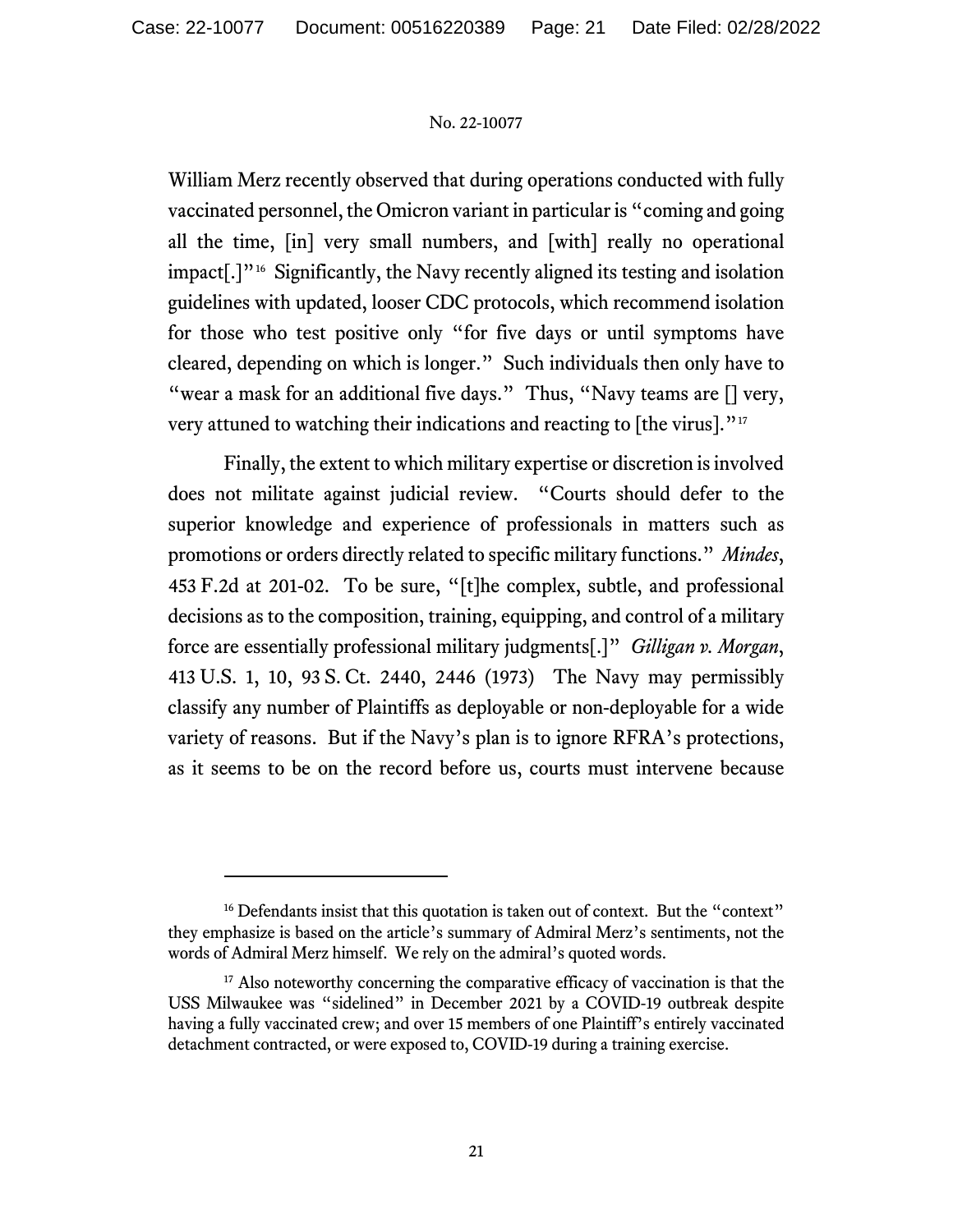"[g]enerals don't make good judges—especially when it comes to nuanced constitutional issues."[18](#page-21-0) *Air Force Officer*, 2022 WL 468799, at \*8.

Accordingly, even under *Mindes*, Plaintiffs' claims are justiciable.

# **B.**

When considering whether to grant a stay pending appeal, a court must consider:

- o *First*, whether the stay applicants have made a strong showing that they are likely to succeed on the merits;
- o *Second*, whether the applicants will be irreparably harmed absent a stay;
- o *Third*, whether issuance of the stay will substantially injure the other parties; and
- o *Fourth*, where the public interest lies.

*Nken*, 556 U.S. at 426, 129 S. Ct. 1756 (quoting *Hilton*, 481 U.S. at 776, 107 S. Ct. at 2119). The first two factors "are the most critical." *Id*. at 434.

# **i.**

Defendants argue that they are likely to prevail because Plaintiffs' claims are non-justiciable and otherwise lack merit. But we reject nonjusticiability, and the district court painstakingly explained why, at a minimum, their RFRA claims are meritorious. We elaborate on the district court's reasoning.

As the Supreme Court has noted, RFRA affords even "greater protection for religious exercise than is available under the First Amendment<sup>[]"</sup> and provides that the:

<span id="page-21-0"></span><sup>18</sup> Judge Tilman E. Self III is a former Army artillery officer. *Id*. at \*5.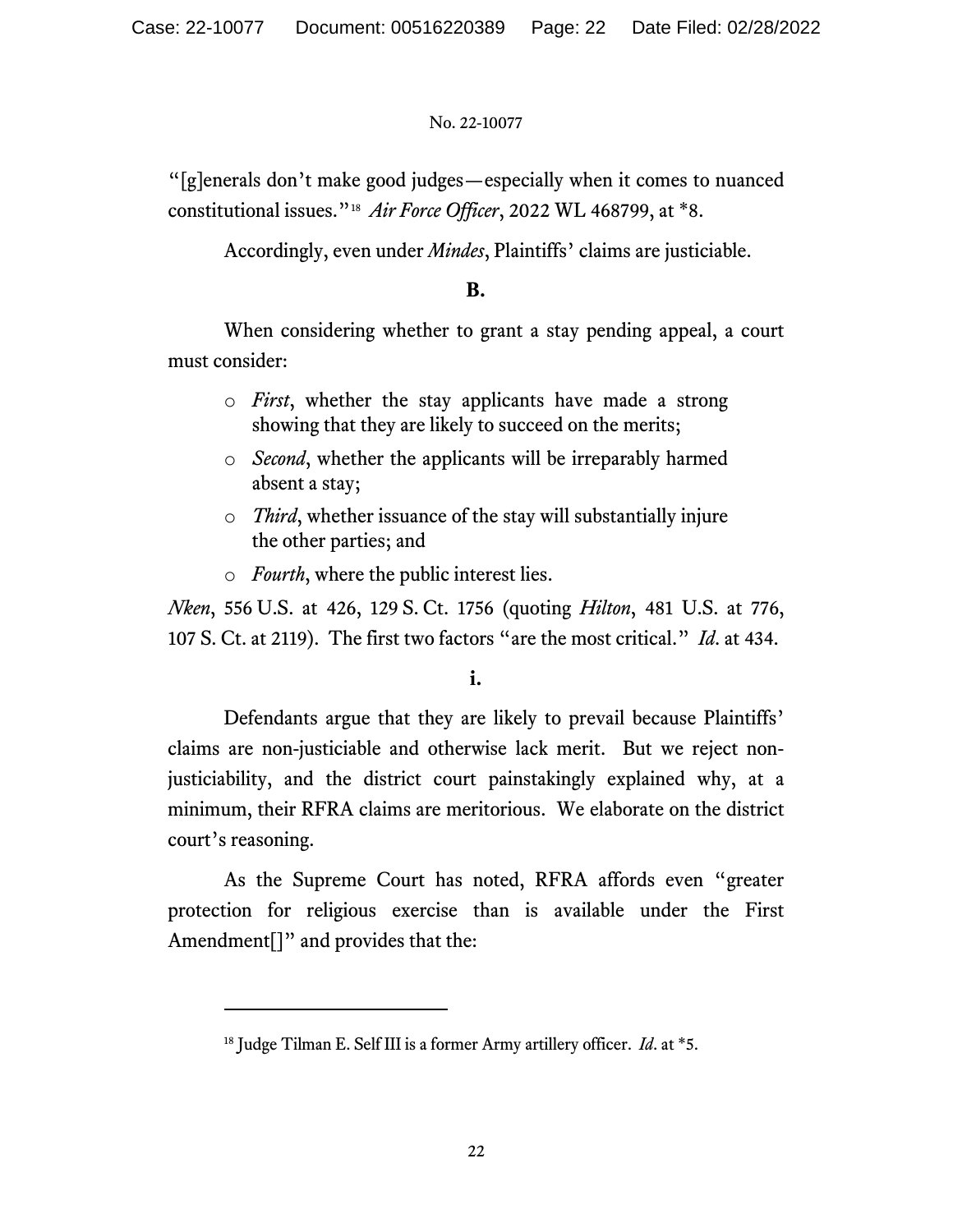Government may substantially burden a person's exercise of religion only if it demonstrates that application of the burden to the  $person-(1)$  is in furtherance of a compelling governmental interest; and (2) is the least restrictive means of furthering that compelling governmental interest.

*Holt v. Hobbs*, 574 U.S. 352, 357, 135 S. Ct. 853, 859-60 (2015); 42 U.S.C. § 2000bb-1. "[T]he 'exercise of religion' often involves not only belief and profession but the performance of (or abstention from) physical acts[.]" *Employment Div. v. Smith*, 494 U.S. 872, 877, 110 S. Ct. 1595, 1599 (1990). And "a government action or regulation creates a 'substantial burden' on a religious exercise if it truly pressures the adherent to significantly modify his religious behavior and significantly violates his religious beliefs." *Adkins v. Kaspar*, 393 F.3d 559, 570 (5th Cir. 2004) (involving RLUIPA). Once a plaintiff demonstrates a substantial burden on his exercise of religion, "RFRA requires the Government to demonstrate that the compelling interest test is satisfied through application of the challenged law 'to the person'—the particular claimant whose sincere exercise of religion is being substantially burdened." *Gonzales v. O Centro Espirita Beneficente Uniao do Vegetal*, 546 U.S. 418, 430-431, 126 S. Ct. 1211, 1220 (2006) (quoting 42 U.S.C. § 2000bb-1(b)). This is a "high bar." *Little Sisters of the Poor Saints Peter & Paul Home v. Pennsylvania*, 140 S. Ct. 2367, 2392 (2020) (Alito, J., concurring). This already high bar is raised even higher "[w]here a regulation already provides an exception from the law for a particular group[.]" *McAllen Grace Brethren Church v. Salazar*, 764 F.3d 465, 472 (5th Cir. 2014) (citations omitted); *see also Fulton*, 141 S. Ct. at 1878-83.

The Navy does not even dispute that its COVID-19 vaccination requirements substantially burden each Plaintiff's free exercise of religion, but the nature of the injury bears emphasis. Plaintiffs have thoughtfully articulated their sincere religious objections to taking the vaccine itself. Accepting the vaccine would directly burden their respective faiths by forcing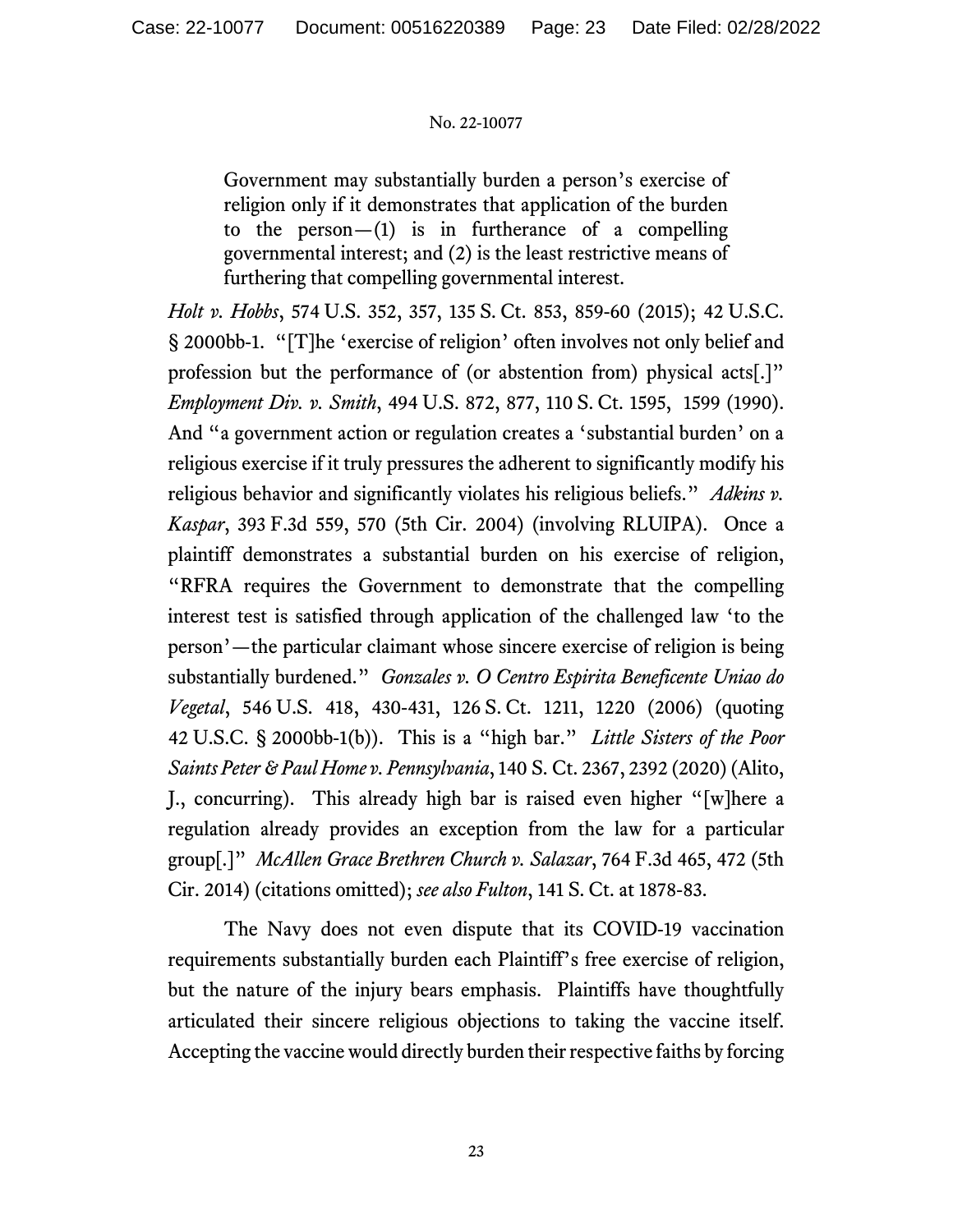them to inject an unremovable substance at odds with their most profound convictions. This injury would outlast their military service, making the decision whether to acquiesce far more difficult than just choosing between "their job(s) and their jab(s)." *BST Holdings*, 17 F.4th at 618. The vaccine requirements principally compete against their faiths and secondarily against their livelihoods. These circumstances impose a substantial burden on Plaintiffs. *See Little Sisters of the Poor*, 140 S. Ct. at 2391 (contraceptive mandate imposed a substantial burden on employers that had religious objections to contraceptives and believed that complying would make them complicit in the provision of contraceptives); *see also Holt*, 574 U.S. at 361, 135 S. Ct. at 862 (RLUIPA context) (a grooming policy "substantially burden[ed] [a prisoner's] religious exercise[]" where he "face[d] serious disciplinary action<sup>[]"</sup> for contravening that policy).

In an attempt to subordinate Plaintiffs' protected interest, the Navy focuses instead on its institutional interests. Defendants' position is that:

The Navy has an extraordinarily compelling interest in requiring that service members generally—and these plaintiffs in particular—be vaccinated against COVID-19, both (1) to reduce the risk that they become seriously ill and jeopardize the success of critical missions and (2) to protect the health of their fellow service members.

The Navy has been extraordinarily successful in vaccinating service members, as at least 99.4% of whom are vaccinated.[19](#page-23-0) But that general interest is nevertheless insufficient under RFRA. The Navy must instead "scrutinize[] the asserted harm of granting specific exemptions to particular religious claimants*.*" *O Centro*, 546 U.S., at 431, 126 S. Ct. at 1220. "The

<span id="page-23-0"></span> $19$  As the district court explained in denying Defendants' stay motion, statistically speaking, "vaccinated servicemembers are far more likely to encounter other unvaccinated individuals off-base among the general public than among their ranks."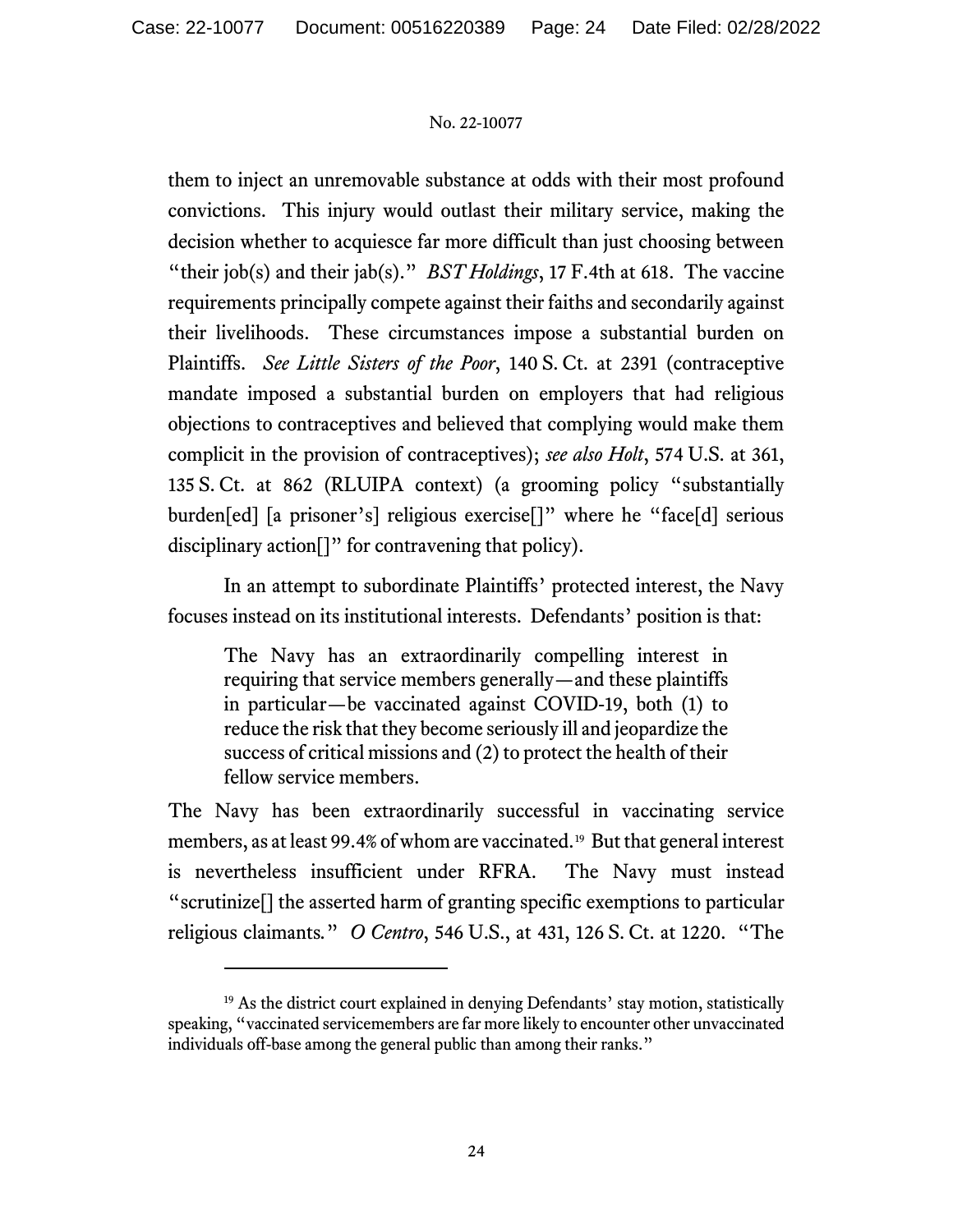question, then, is not whether [the Navy has] a compelling interest in enforcing its [vaccination] policies generally, but whether it has such an interest in denying an exception to [each Plaintiff]." *Fulton*, 141 S. Ct. at 1881. And RFRA "demands much more<sup>[]</sup>" than deferring to "officials" mere say-so that they could not accommodate [a plaintiff's religious accommodation] request." *Holt*, 574 U.S. at 369, 135 S. Ct. at 866 (RLUIPA context). That is because "only the gravest abuses, endangering paramount interests, give occasion for permissible limitation[]" on the free exercise of religion. *Sherbert v. Verner*, 374 U.S. 398, 406, 83 S. Ct. 1790, 1795 (1963) (internal quotation marks and citations omitted).[20](#page-24-0)

Defendants have not demonstrated "paramount interests" that justify vaccinating these 35 Plaintiffs against COVID-19 in violation of their religious beliefs. They insist that "given the small units and remote locations in which special-operations forces typically operate, military commanders have determined that unvaccinated service members are at significantly higher risk of becoming severely ill from COVID-19 and are therefore medically unqualified to deploy." But "[r]outine [Naval Special Warfare] mission risks include everything from gunshot wounds, blast injuries, parachute accidents, dive injuries, aircraft emergencies, and vehicle rollovers to animal bites, swimming or diving in polluted waters, and breathing toxic chemical fumes." There is no evidence that the Navy has evacuated anyone from such missions due to COVID-19 since it instituted the vaccine mandate, but Plaintiffs engage in life-threatening actions that may create risks of equal or greater magnitude than the virus.

<span id="page-24-0"></span><sup>20</sup> *Sherbert*, of course, formed the foundation for RFRA. *See Fulton*, 141 S. Ct. at 1922 (Barrett, J., concurring).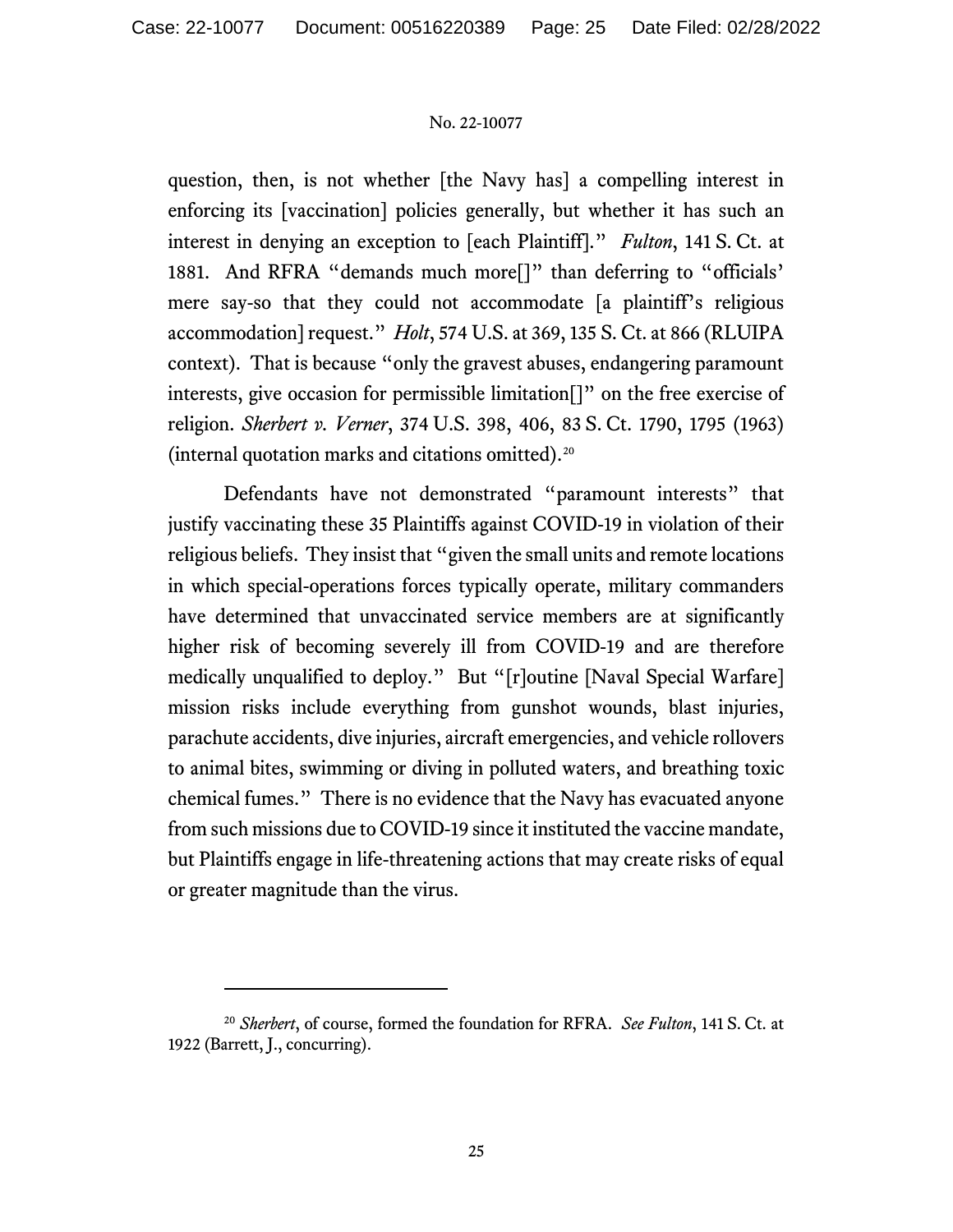More specifically, multiple Plaintiffs successfully deployed overseas before and after the vaccine became available, and one even received a Joint Service Commendation Medal for "safely navigating restricted movement and distancing requirements" while deployed in South Korea between January and June 2020.<sup>[21](#page-25-0)</sup> Plaintiffs also trained other SEALs preparing for deployments at various points during the pandemic while remaining unvaccinated.

The Navy's alleged compelling interest is further undermined by other salient facts. It has granted temporary medical exemptions to 17 Special Warfare members, yet no reason is given for differentiating those service members from Plaintiffs. That renders the vaccine requirements "underinclusive." *Navy Seals 1–26*, 2022 WL 34443, at \*10. And "underinclusiveness . . . is often regarded as a telltale sign that the government's interest in enacting a liberty-restraining pronouncement is not in fact 'compelling.' " *BST Holdings*, 17 F.4th at 616 (citing *Church of the Lukumi Babalu Aye, Inc. v. City of Hialeah*, 508 U.S. 520, 542-46, 113 S. Ct. 2217, 2231-34(1993)); *See also Holt*, 574 U.S. at 367, 135 S. Ct. at 865 (RLUIPA context) (a policy was substantially underinclusive where a prison "denied petitioner's request to grow a 1/2-inch beard [for religious reasons] [while permitting] prisoners with a dermatological condition to grow 1/4 inch beards."). Moreover, in none of the letters denying religious accommodations to these Plaintiffs has the Navy articulated Plaintiff-specific reasons for its decisions.<sup>[22](#page-25-1)</sup> Further evidencing that there is a pattern of

<span id="page-25-0"></span><sup>&</sup>lt;sup>21</sup> During this deployment, Navy EOD Technician 1 completed 76 joint service engagements with 21 U.S. and Korean partner forces, all while maintaining effective COVID-19 mitigation tactics in compliance with CDC guidelines.

<span id="page-25-1"></span> $22$  On the contrary, some of the remarks uttered by superior officers to Plaintiffs could be regarded as outright hostile to their desire for religious accommodations. *See Masterpiece Cakeshop, Ltd. v. Colorado Civil Rights Comm'n*, 138 S. Ct. 1719, 1732 (2018).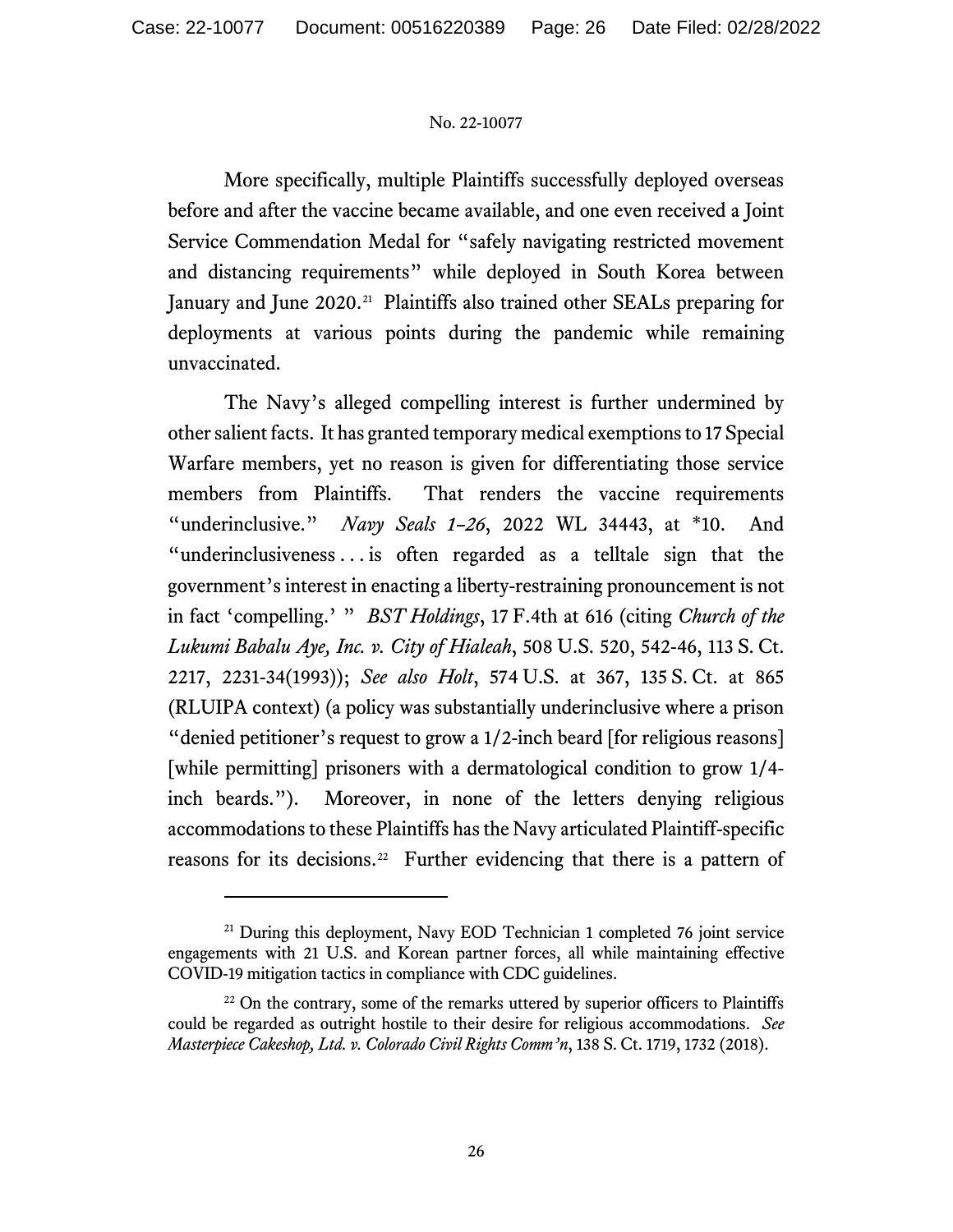disregard for RFRA rights rather than individualized consideration of Plaintiffs' requests, the Navy admits it has not granted a single religious accommodation. Yet surely, had the Navy been conscientiously adhering to RFRA, it could have adopted least restrictive means to accommodate religious objections against forced vaccinations, for instance, to benefit personnel working from desks, warehouses, or remote locations.

Considering the record as a whole, we agree with the district court that Defendants have not shown a compelling interest to deny religious accommodations to each of these 35 Plaintiffs. Indeed, the "marginal interest" in vaccinating each Plaintiff appears to be negligible; consequently, Defendants lack a sufficiently compelling interest to vaccinate Plaintiffs. *Hobby Lobby*, 573 U.S. at 727, 134 S. Ct. at 2779 (citing *O Centro*, 546 U.S. at 431, 126 S. Ct.at 1220-21).

In the absence of a compelling interest, the first *Nken* factor weighs against granting the requested partial stay.

# **ii.**

Defendants also contend that "[b]y requiring the Navy to disregard plaintiffs' unvaccinated status in making deployment, assignment, and other operational decisions, the preliminary injunction irreparably damages the Navy and the public." We disagree.

Despite their concerns, Defendants do not face irreparable harm in the absence of a stay. "[B]ecause the Government has requested a stay pending completion of appellate proceedings, the relevant question is whether the Government will be irreparably harmed *during the pendency of the appeal*." *State v. Biden*, 10 F.4th 538, 559 (5th Cir. 2021) (emphasis in original). Defendants emphasize that the Navy "must deploy only service members who are at the least risk of becoming severely ill, leaving their units shorthanded and potentially unable to complete missions." In any event, the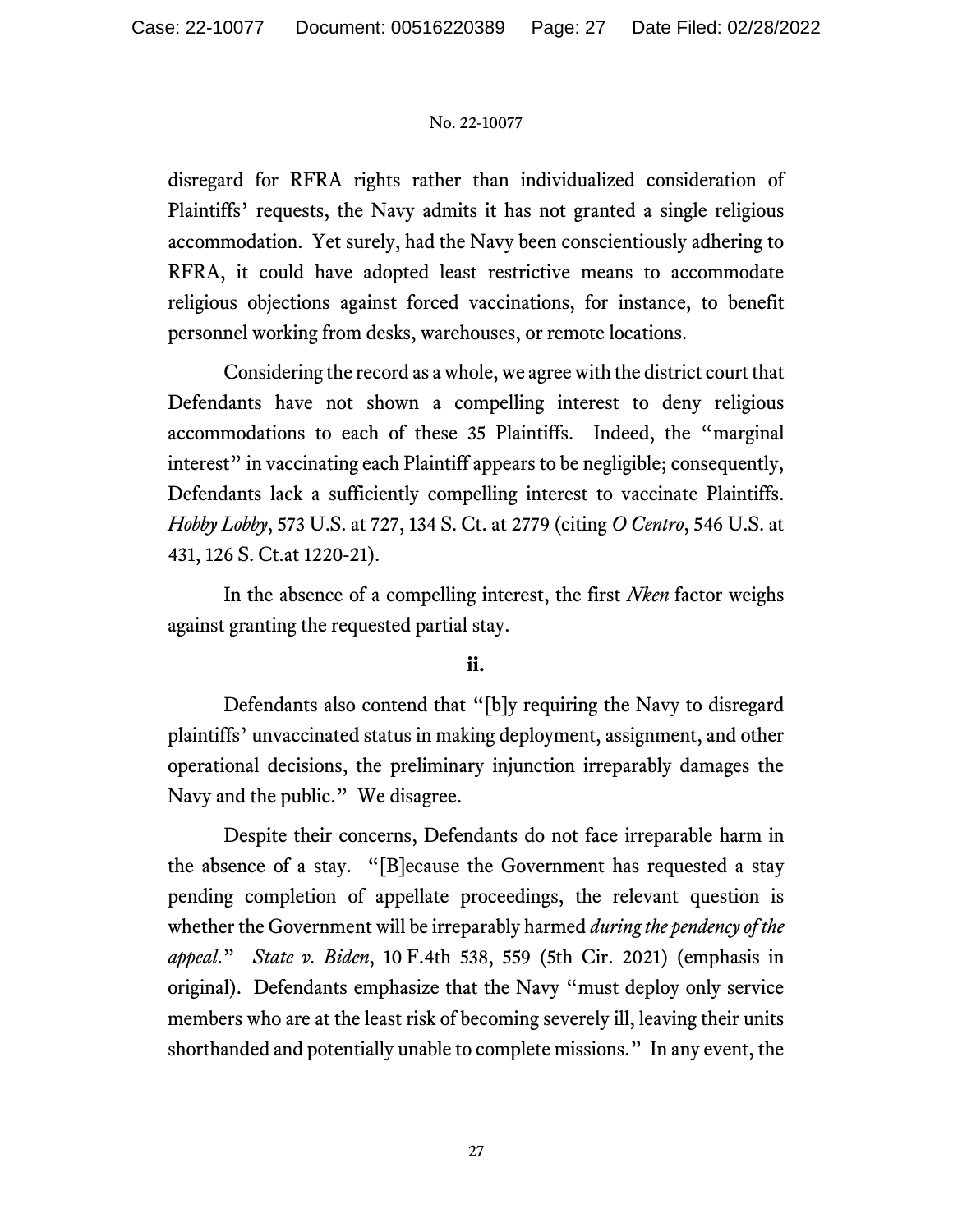district court clarified that the preliminary injunction "simply prohibits adverse action against Plaintiffs based on their requests for religious accommodation." Defendants therefore remain able to make decisions based on other neutral factors. And "[e]ven if [Defendants are] correct that long-term compliance with the district court's injunction would cause irreparable harm, [they] present[] no reason to think that [they] cannot comply with the district court's [injunction] while the appeal proceeds."<sup>[23](#page-27-0)</sup> *Biden*, 10 F.4th at 559.

# **iii.**

Partially staying the preliminary injunction pending appeal would substantially harm Plaintiffs. As we noted, Plaintiffs' First Amendment freedoms are seriously infringed by the Navy's vaccine requirements. *See BST Holdings*, 17 F.4th at 618; *see also Holt*, 574 U.S. at 361, 135 S. Ct. at 862; *Little Sisters of the Poor*, 140 S. Ct. at 2391. These infringements "unquestionably constitute[] irreparable injur[ies]." *Opulent Life Church*, 697 F.3d at 295 (quoting *Elrod*, 427 U.S. at 373, 96 S. Ct. at 2690). No further showing is necessary for Plaintiffs to demonstrate that even partially staying the injunction would irreparably harm them.

# **iv.**

The issuance of Defendants' requested stay would also disserve the public interest. Defendants contend that "[i]n cases involving the government, the harm to the government and the public interest merge."

<span id="page-27-0"></span><sup>&</sup>lt;sup>23</sup> Any injury to Defendants is also "outweighed by [Plaintiffs'] strong likelihood of success on the merits." *Freedom From Religion Found., Inc. v. Mack*, 4 F.4th 306, 316 (5th Cir. 2021) (collecting cases). Relatedly, if the vaccine requirements violate Plaintiffs' First Amendment rights—as they have demonstrated is likely at least under RFRA—then the Navy's claimed harm "is really 'no harm at all.'" *McDonald v. Longley*, 4 F.4th 229, 254 (5th Cir. 2021) (quoting *Christian Legal Soc'y v. Walker*, 453 F.3d 853, 867 (7th Cir. 2006)).